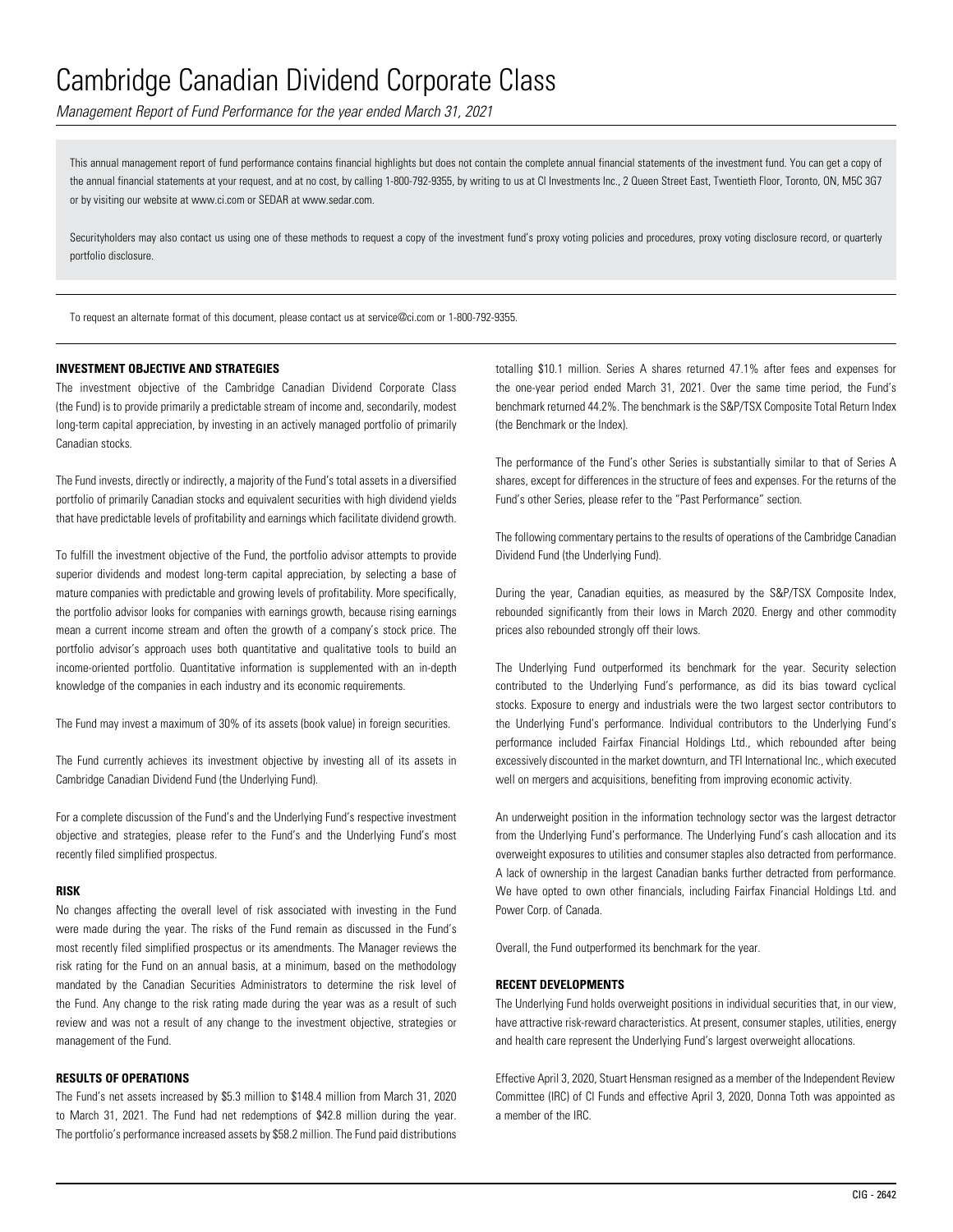*Management Report of Fund Performance for the year ended March 31, 2021*

Effective July 29, 2020, shares that were previously issued as Class A, Class A1, Class A2, Class A3, Class A4, Class A5,Class AT5, Class A1T5, Class A2T5, Class A3T5, Class A4T5, Class AT6, Class AT8, Class A1T8, Class A2T8, Class A3T8, Class A4T8, Class A5T8, Class D, Class E, Class E2, Class E3, Class E4, Class E5, Class ET5, Class ET8, Class E2T8, Class E3T8, Class E4T8, Class E5T8, Class EF, Class EFT5, Class EFT8, Class F, Class F1, Class F2, Class F3, Class F4, Class F5, Class FT5, Class F1T5, Class F2T5, Class F3T5, Class F4T5, Class F5T5, Class FT8, Class F1T8, Class F2T8, Class F3T8, Class F4T8, Class F5T8, Class I, Class IT5, Class IT8, Insight Class, Class O, Class OF, Class OT5, Class OT8, Class P, Class PP, Class PT5, Class PT8, Class W, Class PCW, Class WT5, Class PCWT8, Class WT8, Class U, Class V, Class X, Class Y and Class Z, as applicable, were renamed as Series A, Series A1, Series A2, Series A3, Series A4, Series A5, Series AT5, Series A1T5, Series A2T5, Series A3T5, Series A4T5, Series AT6, Series AT8, Series A1T8, Series A2T8, Series A3T8, Series A4T8, Series A5T8, Series D, Series E, Series E2, Series E3, Series E4, Series E5, Series ET5, Series ET8, Series E2T8, Series E3T8, Series E4T8, Series E5T8, Series EF, Series EFT5, Series EFT8, Series F, Series F1, Series F2, Series F3, Series F4, Series F5, Series FT5, Series F1T5, Series F2T5, Series F3T5, Series F4T5, Series F5T5, Series FT8, Series F1T8, Series F2T8, Series F3T8, Series F4T8, Series F5T8, Series I, Series IT5, Series IT8, Insight Series, Series O, Series OF, Series OT5, Series OT8, Series P, Series PP, Series PT5, Series PT8, Series W, Series PCW, Series WT5, Series PCWT8, Series WT8, Series U, Series V, Series X, Series Y and Series Z, respectively.

### *CI Investments Inc. rebrands as CI Global Asset Management Inc.*

On November 10, 2020, CI Investments Inc. announced that it is rebranding to CI Global Asset Management Inc. The rebrand is underway and is scheduled to be completed by the end of the first quarter of 2021. With the rebrand, legacy in-house investment boutique brands will be phased out and they will operate under CI Global Asset Management. The affected brands are Cambridge Global Asset Management, Harbour Advisors, Sentry Investment Management, and Signature Global Asset Management.

### **RELATED PARTY TRANSACTIONS** *Manager, Portfolio Advisor and Registrar*

CI Investments Inc. is the Manager, Portfolio Advisor and Registrar of the Fund. CI Investments Inc. is a subsidiary of CI Financial Corp. The Manager, in consideration for management fees, provides management services required in the day-to-day operations of the Fund. The Manager bears all of the operating expenses of the Fund (other than taxes, borrowing costs and new governmental fees) in return for an administration fee.

Management fee and administration fee rates as at March 31, 2021, for each of the Series are shown below:

|                    | <b>Annual management</b><br>fee rate $(\%)$ | <b>Annual administration</b><br>fee rate $(\% )$ |
|--------------------|---------------------------------------------|--------------------------------------------------|
| <b>A Shares</b>    | 2.000                                       | 0.20                                             |
| <b>AT5 Shares</b>  | 2.000                                       | 0.20                                             |
| <b>AT8 Shares</b>  | 2.000                                       | 0.20                                             |
| <b>E</b> Shares    | 1.950                                       | 0.15                                             |
| <b>EF Shares</b>   | 0.950                                       | 0.15                                             |
| <b>EFT5 Shares</b> | 0.950                                       | 0.15                                             |

|                    | <b>Annual management</b><br>fee rate (%) | <b>Annual administration</b><br>fee rate (%) |
|--------------------|------------------------------------------|----------------------------------------------|
| <b>EFT8 Shares</b> | 0.950                                    | 0.15                                         |
| <b>ET5 Shares</b>  | 1.950                                    | 0.15                                         |
| <b>ET8 Shares</b>  | 1.950                                    | 0.15                                         |
| <b>F</b> Shares    | 1.000                                    | 0.20                                         |
| <b>FT5 Shares</b>  | 1.000                                    | 0.20                                         |
| <b>FT8 Shares</b>  | 1.000                                    | 0.20                                         |
| <b>I</b> Shares    | Paid directly by investor                | Paid directly by investor                    |
| <b>IT8 Shares</b>  | Paid directly by investor                | Paid directly by investor                    |
| <b>0 Shares</b>    | Paid directly by investor                | 0.15                                         |
| <b>OT5 Shares</b>  | Paid directly by investor                | 0.15                                         |
| <b>OT8 Shares</b>  | Paid directly by investor                | 0.15                                         |
| <b>P</b> Shares    | Paid directly by investor                | 0.20                                         |
| <b>PT5 Shares</b>  | Paid directly by investor                | 0.20                                         |
| <b>PT8 Shares</b>  | Paid directly by investor                | 0.20                                         |
| <b>W</b> Shares    | Paid directly by investor                | 0.14                                         |

The Manager received \$1.6 million in management fees and \$0.2 million in administration fees for the year.

### *Management Fees*

Approximately 26% of total management fees were used to pay for sales and trailing commissions. The remaining 74% of management fees were used to pay for investment management and other general administration.

#### *Related Fund Trading*

Related fund trading occurs when a Fund purchases or sells units/shares of another Fund managed by the Manager. During the year ended March 31, 2021, the Fund engaged in related fund trading or held position(s) in related fund(s) at the end of the year.

### *Independent Review Committee*

The Fund has received standing instructions from the Fund's IRC to make or hold an investment in the security of an issuer related to the Manager.

The applicable standing instructions require, amongst others, that related party transactions be conducted in accordance with the Manager's policies and procedures and applicable law and that the Manager advise the IRC of any material breach of such policies. The standing instructions also require that investment decisions in respect of related party transactions (a) are free from any influence by an entity related to the Manager and without taking into account any consideration relevant to an entity related to the Manager; (b) represent the business judgment of the Manager uninfluenced by considerations other than the best interests of the Fund; (c) are made in compliance with the Manager's policies and procedures; and (d) achieve a fair and reasonable result for the Fund. Quarterly, the IRC reviews reports which assess compliance with applicable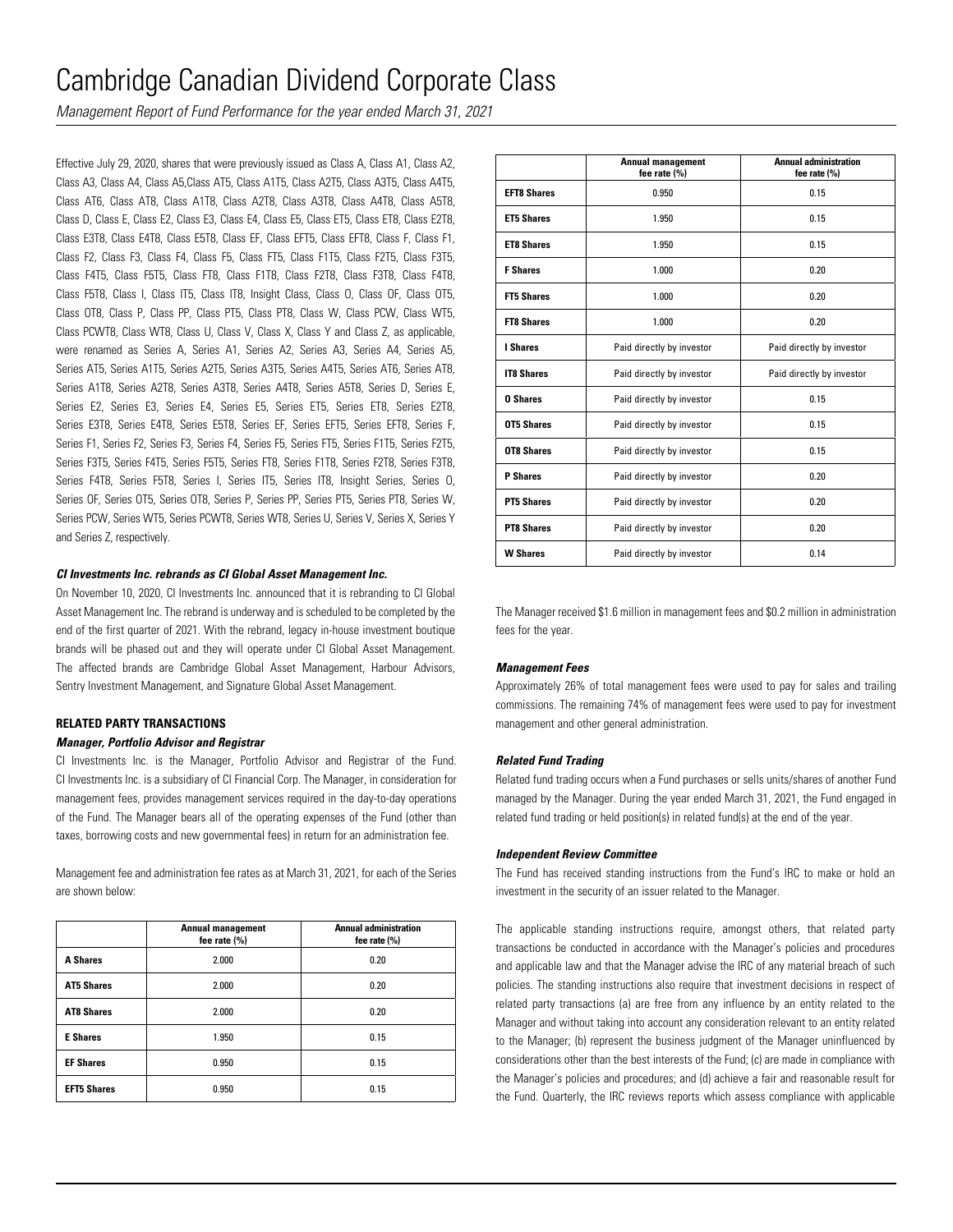*Management Report of Fund Performance for the year ended March 31, 2021*

CI policies. Annually, the IRC reviews reports describing each instance that the Manager acted in reliance on the standing instructions noted above.

The Fund relied on the IRC's standing instructions regarding related party transactions during this reporting year.

Except as otherwise noted above, the Fund was not a party to any related party transactions during the year ended March 31, 2021.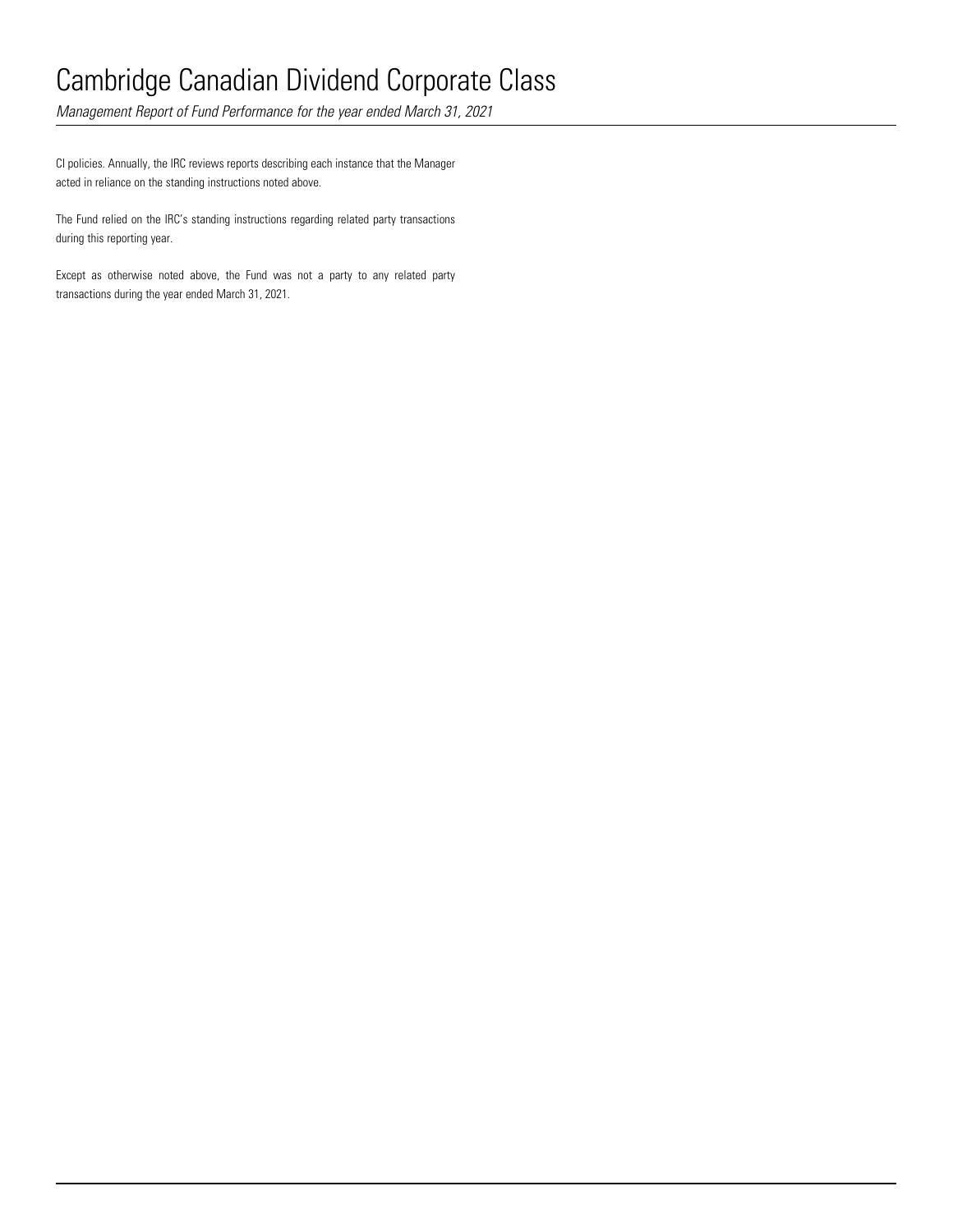*Management Report of Fund Performance for the year ended March 31, 2021*

### **FINANCIAL HIGHLIGHTS**

The following tables show selected key financial information about the Fund and are intended to help you understand the Fund's financial performance for the past five years, as applicable.

| Net Assets per Share (\$) (1) (2) (4) * |                                                                |                        |                                                         | Increase (decrease) from operations:                |                                         |                                                                                    |                                                                    |                         | Dividends:                     |                         |                                            |                                                                              |
|-----------------------------------------|----------------------------------------------------------------|------------------------|---------------------------------------------------------|-----------------------------------------------------|-----------------------------------------|------------------------------------------------------------------------------------|--------------------------------------------------------------------|-------------------------|--------------------------------|-------------------------|--------------------------------------------|------------------------------------------------------------------------------|
|                                         | Net assets at<br>the beginning<br>of year <sup>(2)</sup><br>\$ | Total<br>revenue<br>\$ | Total<br>expenses<br>(excluding<br>distributions)<br>\$ | Realized<br>gains<br>(losses) for<br>the year<br>\$ | gains<br>(losses) for<br>the year<br>\$ | Unrealized Total increase<br>(decrease)<br>from<br>operations <sup>(2)</sup><br>\$ | From net<br>investment<br>income<br>(excluding<br>dividends)<br>\$ | From<br>dividends<br>\$ | From<br>capital<br>gains<br>\$ | Return of capital<br>\$ | <b>Total</b><br>dividends $^{(2,3)}$<br>\$ | <b>Net assets</b><br>at the end<br>of the year<br>shown <sup>(2)</sup><br>\$ |
|                                         |                                                                |                        |                                                         |                                                     |                                         |                                                                                    |                                                                    |                         |                                |                         |                                            |                                                                              |
| <b>A Shares</b>                         | Commencement of operations December 21, 2015                   |                        |                                                         |                                                     |                                         |                                                                                    |                                                                    |                         |                                |                         |                                            |                                                                              |
| Mar. 31, 2021                           | 8.78                                                           | 0.36                   | (0.26)                                                  | (0.21)                                              | 4.14                                    | 4.03                                                                               | $\overline{a}$                                                     | (0.32)                  | (0.40)                         |                         | (0.72)                                     | 12.14                                                                        |
| Mar. 31, 2020                           | 11.65                                                          | 0.30                   | (0.29)                                                  | 0.48                                                | (3.24)                                  | (2.75)                                                                             |                                                                    | (0.21)                  | (0.34)                         |                         | (0.55)                                     | 8.78                                                                         |
| Mar. 31, 2019                           | 10.94                                                          | 0.20                   | (0.29)                                                  | 0.80                                                | 0.34                                    | 1.05                                                                               |                                                                    | (0.15)                  | (0.22)                         |                         | (0.37)                                     | 11.65                                                                        |
| Mar. 31, 2018                           | 11.09                                                          | 0.11                   | (0.31)                                                  | 0.78                                                | (0.29)                                  | 0.29                                                                               | $\overline{a}$                                                     | (0.08)                  | (0.32)                         |                         | (0.40)                                     | 10.94                                                                        |
| Mar. 31, 2017                           | 10.33                                                          | 0.01                   | (0.27)                                                  | 1.19                                                | 0.90                                    | 1.83                                                                               | $\overline{\phantom{a}}$                                           | (0.04)                  | (0.51)                         | L,                      | (0.55)                                     | 11.09                                                                        |
| <b>AT5 Shares</b>                       |                                                                |                        |                                                         |                                                     |                                         |                                                                                    |                                                                    |                         |                                |                         |                                            |                                                                              |
|                                         | Commencement of operations December 21, 2015                   |                        |                                                         |                                                     |                                         |                                                                                    |                                                                    |                         |                                |                         |                                            |                                                                              |
| Mar. 31, 2021                           | 7.08                                                           | 0.29                   | (0.20)                                                  | (0.16)                                              | 3.28                                    | 3.21                                                                               |                                                                    | (0.24)                  | (0.31)                         | (0.47)                  | (1.02)                                     | 9.24                                                                         |
| Mar. 31, 2020                           | 9.88                                                           | 0.24                   | (0.24)                                                  | 0.39                                                | (2.66)                                  | (2.27)                                                                             | $\overline{a}$                                                     | (0.17)                  | (0.28)                         | (0.47)                  | (0.92)                                     | 7.08                                                                         |
| Mar. 31, 2019                           | 9.77                                                           | 0.17                   | (0.25)                                                  | 0.68                                                | 0.36                                    | 0.96                                                                               | $\overline{a}$                                                     | (0.12)                  | (0.19)                         | (0.51)                  | (0.82)                                     | 9.88                                                                         |
| Mar. 31, 2018                           | 10.43                                                          | 0.10                   | (0.29)                                                  | 0.71                                                | (0.20)                                  | 0.32                                                                               | $\overline{a}$                                                     | (0.07)                  | (0.29)                         | (0.54)                  | (0.90)                                     | 9.77                                                                         |
| Mar. 31, 2017                           | 10.19                                                          | 0.04                   | (0.27)                                                  | 2.96                                                | (1.53)                                  | 1.20                                                                               | $\overline{\phantom{a}}$                                           | (0.04)                  | (0.48)                         | (0.51)                  | (1.03)                                     | 10.43                                                                        |
| <b>AT8 Shares</b>                       |                                                                |                        |                                                         |                                                     |                                         |                                                                                    |                                                                    |                         |                                |                         |                                            |                                                                              |
|                                         | Commencement of operations December 21, 2015                   |                        |                                                         |                                                     |                                         |                                                                                    |                                                                    |                         |                                |                         |                                            |                                                                              |
| Mar. 31, 2021                           | 6.22                                                           | 0.24                   | (0.17)                                                  | (0.15)                                              | 2.86                                    | 2.78                                                                               |                                                                    | (0.20)                  | (0.26)                         | (0.67)                  | (1.13)                                     | 7.83                                                                         |
| Mar. 31, 2020                           | 8.94                                                           | 0.22                   | (0.21)                                                  | 0.39                                                | (2.55)                                  | (2.15)                                                                             | $\overline{a}$                                                     | (0.15)                  | (0.25)                         | (0.68)                  | (1.08)                                     | 6.22                                                                         |
| Mar. 31, 2019                           | 9.12                                                           | 0.16                   | (0.23)                                                  | 0.62                                                | 0.38                                    | 0.93                                                                               |                                                                    | (0.11)                  | (0.17)                         | (0.77)                  | (1.05)                                     | 8.94                                                                         |
| Mar. 31, 2018                           | 10.06                                                          | 0.10                   | (0.26)                                                  | 0.69                                                | (0.26)                                  | 0.27                                                                               | $\overline{\phantom{a}}$                                           | (0.07)                  | (0.27)                         | (0.84)                  | (1.18)                                     | 9.12                                                                         |
| Mar. 31, 2017                           | 10.11                                                          | 0.03                   | (0.25)                                                  | 1.99                                                | (0.51)                                  | 1.26                                                                               | $\overline{a}$                                                     | (0.04)                  | (0.47)                         | (0.81)                  | (1.32)                                     | 10.06                                                                        |
| <b>E</b> Shares                         |                                                                |                        |                                                         |                                                     |                                         |                                                                                    |                                                                    |                         |                                |                         |                                            |                                                                              |
|                                         | Commencement of operations December 21, 2015                   |                        |                                                         |                                                     |                                         |                                                                                    |                                                                    |                         |                                |                         |                                            |                                                                              |
| Mar. 31, 2021                           | 8.83                                                           | 0.36                   | (0.24)                                                  | (0.23)                                              | 4.17                                    | 4.06                                                                               |                                                                    | (0.32)                  | (0.40)                         |                         | (0.72)                                     | 12.22                                                                        |
| Mar. 31, 2020                           | 11.70                                                          | 0.29                   | (0.27)                                                  | 0.47                                                | (2.65)                                  | (2.16)                                                                             |                                                                    | (0.21)                  | (0.34)                         |                         | (0.55)                                     | 8.83                                                                         |
| Mar. 31, 2019                           | 10.96                                                          | 0.20                   | (0.28)                                                  | 0.80                                                | 0.41                                    | 1.13                                                                               | $\overline{\phantom{a}}$                                           | (0.15)                  | (0.22)                         | $\overline{a}$          | (0.37)                                     | 11.70                                                                        |
| Mar. 31, 2018                           | 11.10                                                          | 0.11                   | (0.30)                                                  | 0.82                                                | (0.44)                                  | 0.19                                                                               | $\overline{\phantom{a}}$                                           | (0.08)                  | (0.32)                         | $\overline{a}$          | (0.40)                                     | 10.96                                                                        |
| Mar. 31, 2017                           | 10.32                                                          | 0.05                   | (0.26)                                                  | 2.35                                                | (1.10)                                  | 1.04                                                                               | $\overline{\phantom{a}}$                                           | (0.04)                  | (0.51)                         | $\overline{a}$          | (0.55)                                     | 11.10                                                                        |
| <b>EF Shares</b>                        |                                                                |                        |                                                         |                                                     |                                         |                                                                                    |                                                                    |                         |                                |                         |                                            |                                                                              |
|                                         | Commencement of operations December 21, 2015                   |                        |                                                         |                                                     |                                         |                                                                                    |                                                                    |                         |                                |                         |                                            |                                                                              |
| Mar. 31, 2021                           | 9.24                                                           | 0.38                   | (0.13)                                                  | (0.24)                                              | 4.53                                    | 4.54                                                                               |                                                                    | (0.34)                  | (0.42)                         |                         | (0.76)                                     | 12.93                                                                        |
| Mar. 31, 2020                           | 12.11                                                          | 0.30                   | (0.15)                                                  | 0.45                                                | (3.19)                                  | (2.59)                                                                             |                                                                    | (0.22)                  | (0.35)                         |                         | (0.57)                                     | 9.24                                                                         |
| Mar. 31, 2019                           | 11.23                                                          | 0.20                   | (0.15)                                                  | 0.83                                                | 0.38                                    | 1.26                                                                               | $\overline{\phantom{a}}$                                           | (0.15)                  | (0.22)                         | $\frac{1}{2}$           | (0.37)                                     | 12.11                                                                        |
| Mar. 31, 2018                           | 11.25                                                          | 0.11                   | (0.18)                                                  | 0.81                                                | (0.39)                                  | $0.35\,$                                                                           | $\overline{\phantom{a}}$                                           | (0.08)                  | (0.33)                         |                         | (0.41)                                     | 11.23                                                                        |
| Mar. 31, 2017                           | 10.36                                                          | 0.03                   | (0.15)                                                  | 2.85                                                | (1.35)                                  | 1.38                                                                               | $\blacksquare$                                                     | (0.04)                  | (0.52)                         | ÷.                      | (0.56)                                     | 11.25                                                                        |
| <b>EFT5 Shares</b>                      |                                                                |                        |                                                         |                                                     |                                         |                                                                                    |                                                                    |                         |                                |                         |                                            |                                                                              |
|                                         | Commencement of operations December 21, 2015                   |                        |                                                         |                                                     |                                         |                                                                                    |                                                                    |                         |                                |                         |                                            |                                                                              |
| Mar. 31, 2021                           | 7.47                                                           | 0.26                   | (0.10)                                                  | (0.38)                                              | 3.93                                    | 3.71                                                                               |                                                                    | (0.26)                  | (0.31)                         | (0.52)                  | (1.09)                                     | 9.89                                                                         |
| Mar. 31, 2020                           | 10.29                                                          | 0.24                   | (0.12)                                                  | 0.51                                                | (1.95)                                  | (1.32)                                                                             |                                                                    | (0.18)                  | (0.29)                         | (0.49)                  | (0.96)                                     | 7.47                                                                         |
| Mar. 31, 2019                           | 10.04                                                          | 0.17                   | (0.13)                                                  | 0.73                                                | 0.35                                    | 1.12                                                                               | $\blacksquare$                                                     | (0.13)                  | (0.19)                         | (0.53)                  | (0.85)                                     | 10.29                                                                        |
| Mar. 31, 2018                           | 10.59                                                          | 0.11                   | (0.17)                                                  | 0.83                                                | (0.43)                                  | 0.34                                                                               | $\overline{\phantom{a}}$                                           | (0.07)                  | (0.29)                         | (0.55)                  | (0.91)                                     | 10.04                                                                        |
| Mar. 31, 2017                           | 10.23                                                          | 0.03                   | (0.15)                                                  | 2.15                                                | (0.63)                                  | 1.40                                                                               | $\overline{\phantom{a}}$                                           | (0.04)                  | (0.49)                         | (0.51)                  | (1.04)                                     | 10.59                                                                        |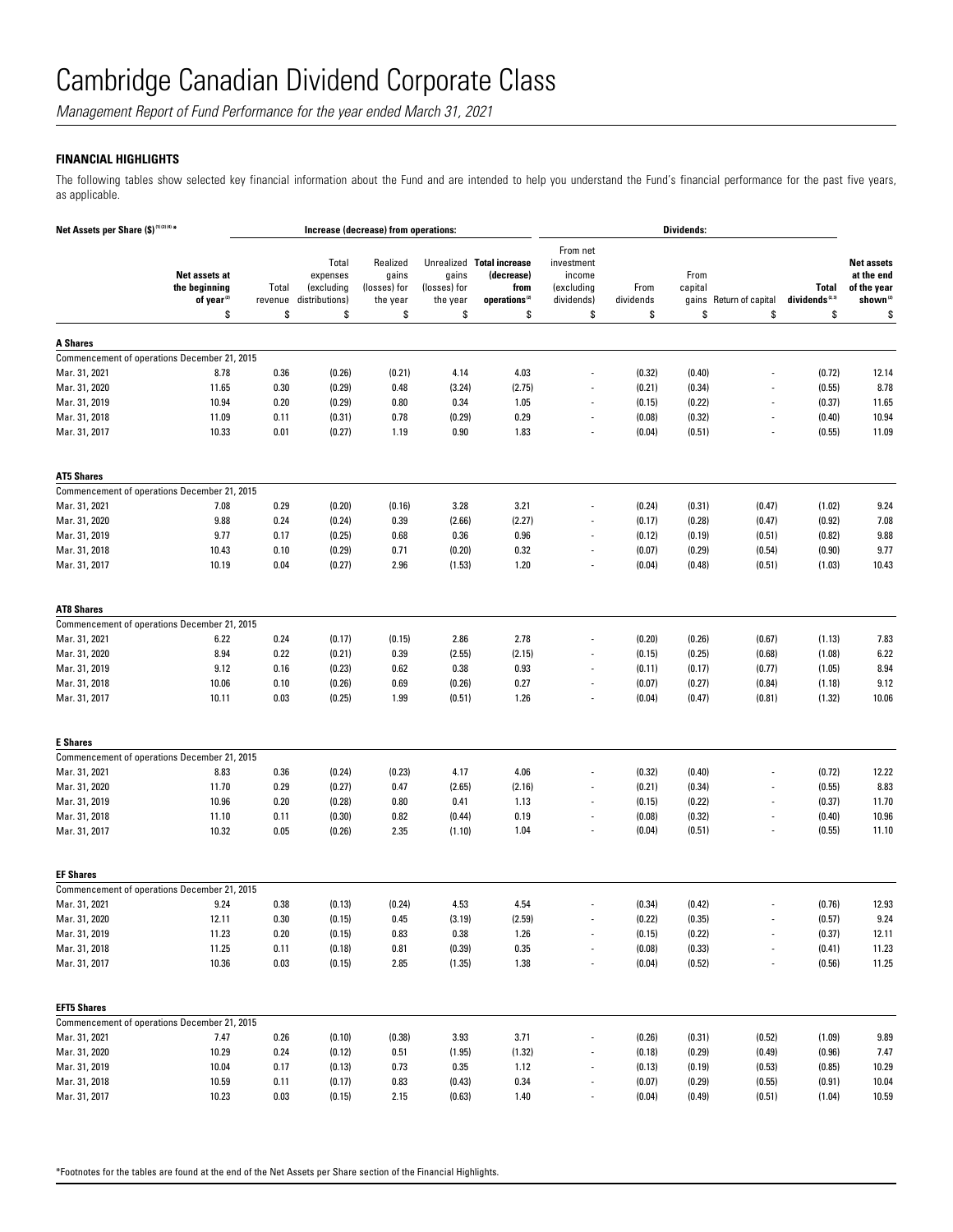*Management Report of Fund Performance for the year ended March 31, 2021*

## **FINANCIAL HIGHLIGHTS (cont'd)**

| Net Assets per Share (\$) (1) (2) (4) * |                                                          |                        |                                                         | Increase (decrease) from operations:                |                                         |                                                                                    |                                                                    |                         | <b>Dividends:</b>     |                          |                                                  |                                                                              |
|-----------------------------------------|----------------------------------------------------------|------------------------|---------------------------------------------------------|-----------------------------------------------------|-----------------------------------------|------------------------------------------------------------------------------------|--------------------------------------------------------------------|-------------------------|-----------------------|--------------------------|--------------------------------------------------|------------------------------------------------------------------------------|
|                                         | Net assets at<br>the beginning<br>of year <sup>(2)</sup> | Total<br>revenue<br>\$ | Total<br>expenses<br>(excluding<br>distributions)<br>\$ | Realized<br>gains<br>(losses) for<br>the year<br>\$ | gains<br>(losses) for<br>the year<br>\$ | Unrealized Total increase<br>(decrease)<br>from<br>operations <sup>(2)</sup><br>\$ | From net<br>investment<br>income<br>(excluding<br>dividends)<br>\$ | From<br>dividends<br>\$ | From<br>capital<br>\$ | gains Return of capital  | <b>Total</b><br>dividends <sup>(2,3)</sup><br>\$ | <b>Net assets</b><br>at the end<br>of the year<br>shown <sup>(2)</sup><br>\$ |
|                                         | \$                                                       |                        |                                                         |                                                     |                                         |                                                                                    |                                                                    |                         |                       | \$                       |                                                  |                                                                              |
| <b>EFT8 Shares</b>                      |                                                          |                        |                                                         |                                                     |                                         |                                                                                    |                                                                    |                         |                       |                          |                                                  |                                                                              |
|                                         | Commencement of operations December 21, 2015             |                        |                                                         |                                                     |                                         |                                                                                    |                                                                    |                         |                       |                          |                                                  |                                                                              |
| Mar. 31, 2021                           | 6.55                                                     | 0.26                   | (0.09)                                                  | (0.17)                                              | 3.00                                    | 3.00                                                                               |                                                                    | (0.22)                  | (0.26)                | (0.72)                   | (1.20)                                           | 8.36                                                                         |
| Mar. 31, 2020                           | 9.31                                                     | 0.23                   | (0.11)                                                  | 0.36                                                | (2.25)                                  | (1.77)                                                                             |                                                                    | (0.15)                  | (0.26)                | (0.71)                   | (1.12)                                           | 6.55                                                                         |
| Mar. 31, 2019                           | 9.38                                                     | 0.16                   | (0.12)                                                  | 0.67                                                | 0.28                                    | 0.99                                                                               | $\overline{a}$                                                     | (0.12)                  | (0.18)                | (0.79)                   | (1.09)                                           | 9.31                                                                         |
| Mar. 31, 2018                           | 10.22                                                    | 0.10                   | (0.15)                                                  | 0.73                                                | (0.37)                                  | 0.31                                                                               | $\overline{a}$                                                     | (0.07)                  | (0.28)                | (0.85)                   | (1.20)                                           | 9.38                                                                         |
| Mar. 31, 2017                           | 10.15                                                    | 0.03                   | (0.13)                                                  | 2.50                                                | (1.01)                                  | 1.39                                                                               | $\overline{\phantom{a}}$                                           | (0.04)                  | (0.47)                | (0.81)                   | (1.32)                                           | 10.22                                                                        |
| <b>ET5 Shares</b>                       |                                                          |                        |                                                         |                                                     |                                         |                                                                                    |                                                                    |                         |                       |                          |                                                  |                                                                              |
|                                         | Commencement of operations December 21, 2015             |                        |                                                         |                                                     |                                         |                                                                                    |                                                                    |                         |                       |                          |                                                  |                                                                              |
| Mar. 31, 2021                           | 7.12                                                     | 0.29                   | (0.19)                                                  | (0.19)                                              | 3.41                                    | 3.32                                                                               |                                                                    | (0.24)                  | (0.29)                | (0.50)                   | (1.03)                                           | 9.31                                                                         |
| Mar. 31, 2020                           | 9.91                                                     | 0.24                   | (0.22)                                                  | 0.38                                                | (2.30)                                  | (1.90)                                                                             | $\overline{a}$                                                     | (0.17)                  | (0.28)                | (0.47)                   | (0.92)                                           | 7.12                                                                         |
| Mar. 31, 2019                           | 9.79                                                     | 0.17                   | (0.24)                                                  | 0.74                                                | 0.25                                    | 0.92                                                                               | $\overline{\phantom{a}}$                                           | (0.12)                  | (0.19)                | (0.51)                   | (0.82)                                           | 9.91                                                                         |
| Mar. 31, 2018                           | 10.44                                                    | 0.10                   | (0.27)                                                  | 0.78                                                | (0.35)                                  | 0.26                                                                               | $\overline{a}$                                                     | (0.07)                  | (0.29)                | (0.54)                   | (0.90)                                           | 9.79                                                                         |
| Mar. 31, 2017                           | 10.19                                                    | 0.03                   | (0.26)                                                  | 2.09                                                | (0.71)                                  | 1.15                                                                               | $\overline{\phantom{a}}$                                           | (0.04)                  | (0.48)                | (0.51)                   | (1.03)                                           | 10.44                                                                        |
| <b>ET8 Shares</b>                       |                                                          |                        |                                                         |                                                     |                                         |                                                                                    |                                                                    |                         |                       |                          |                                                  |                                                                              |
|                                         | Commencement of operations December 21, 2015             |                        |                                                         |                                                     |                                         |                                                                                    |                                                                    |                         |                       |                          |                                                  |                                                                              |
| Mar. 31, 2021                           | 6.21                                                     | 0.25                   | (0.17)                                                  | (0.12)                                              | 2.78                                    | 2.74                                                                               |                                                                    | (0.20)                  | (0.25)                | (0.68)                   | (1.13)                                           | 7.83                                                                         |
| Mar. 31, 2020                           | 8.93                                                     | 0.21                   | (0.21)                                                  | 0.34                                                | (2.11)                                  | (1.77)                                                                             |                                                                    | (0.15)                  | (0.25)                | (0.68)                   | (1.08)                                           | 6.21                                                                         |
| Mar. 31, 2019                           | 9.12                                                     | 0.16                   | (0.23)                                                  | 0.65                                                | 0.29                                    | 0.87                                                                               | $\overline{a}$                                                     | (0.11)                  | (0.17)                | (0.77)                   | (1.05)                                           | 8.93                                                                         |
| Mar. 31, 2018                           | 10.05                                                    | 0.10                   | (0.27)                                                  | 0.66                                                | (0.18)                                  | 0.31                                                                               | $\overline{a}$                                                     | (0.07)                  | (0.27)                | (0.84)                   | (1.18)                                           | 9.12                                                                         |
| Mar. 31, 2017                           | 10.12                                                    | 0.03                   | (0.26)                                                  | 2.21                                                | (0.81)                                  | 1.17                                                                               | $\overline{\phantom{a}}$                                           | (0.04)                  | (0.47)                | (0.81)                   | (1.32)                                           | 10.05                                                                        |
| <b>F</b> Shares                         |                                                          |                        |                                                         |                                                     |                                         |                                                                                    |                                                                    |                         |                       |                          |                                                  |                                                                              |
|                                         | Commencement of operations December 21, 2015             |                        |                                                         |                                                     |                                         |                                                                                    |                                                                    |                         |                       |                          |                                                  |                                                                              |
| Mar. 31, 2021                           | 9.20                                                     | 0.38                   | (0.15)                                                  | (0.23)                                              | 4.41                                    | 4.41                                                                               |                                                                    | (0.33)                  | (0.42)                |                          | (0.75)                                           | 12.87                                                                        |
| Mar. 31, 2020                           | 12.08                                                    | 0.32                   | (0.16)                                                  | 0.52                                                | (4.28)                                  | (3.60)                                                                             |                                                                    | (0.22)                  | (0.35)                |                          | (0.57)                                           | 9.20                                                                         |
| Mar. 31, 2019                           | 11.20                                                    | 0.19                   | (0.17)                                                  | 0.77                                                | 0.52                                    | 1.31                                                                               | $\overline{a}$                                                     | (0.15)                  | (0.22)                |                          | (0.37)                                           | 12.08                                                                        |
| Mar. 31, 2018                           | 11.24                                                    | 0.11                   | (0.19)                                                  | 0.77                                                | (0.32)                                  | 0.37                                                                               |                                                                    | (0.08)                  | (0.33)                |                          | (0.41)                                           | 11.20                                                                        |
| Mar. 31, 2017                           | 10.35                                                    | 0.04                   | (0.16)                                                  | 2.43                                                | (1.03)                                  | 1.28                                                                               | $\overline{a}$                                                     | (0.04)                  | (0.52)                | $\overline{\phantom{a}}$ | (0.56)                                           | 11.24                                                                        |
| <b>FT5 Shares</b>                       |                                                          |                        |                                                         |                                                     |                                         |                                                                                    |                                                                    |                         |                       |                          |                                                  |                                                                              |
|                                         | Commencement of operations December 21, 2015             |                        |                                                         |                                                     |                                         |                                                                                    |                                                                    |                         |                       |                          |                                                  |                                                                              |
| Mar. 31, 2021                           | 7.44                                                     | 0.30                   | (0.12)                                                  | (0.15)                                              | 3.46                                    | 3.49                                                                               |                                                                    | (0.25)                  | (0.33)                | (0.50)                   | (1.08)                                           | 9.82                                                                         |
| Mar. 31, 2020                           | 10.26                                                    | 0.26                   | (0.14)                                                  | 0.38                                                | (3.09)                                  | (2.59)                                                                             |                                                                    | (0.17)                  | (0.29)                | (0.49)                   | (0.95)                                           | 7.44                                                                         |
| Mar. 31, 2019                           | 10.02                                                    | 0.17                   | (0.15)                                                  | 0.68                                                | 0.44                                    | 1.14                                                                               | $\overline{a}$                                                     | (0.13)                  | (0.19)                | (0.53)                   | (0.85)                                           | 10.26                                                                        |
| Mar. 31, 2018                           | 10.58                                                    | 0.11                   | (0.17)                                                  | 0.74                                                | (0.48)                                  | $0.20\,$                                                                           | $\overline{\phantom{a}}$                                           | (0.07)                  | (0.29)                | (0.55)                   | (0.91)                                           | 10.02                                                                        |
| Mar. 31, 2017                           | 10.22                                                    | 0.04                   | (0.15)                                                  | 3.08                                                | (1.71)                                  | 1.26                                                                               | $\overline{a}$                                                     | (0.04)                  | (0.49)                | (0.51)                   | (1.04)                                           | 10.58                                                                        |
| <b>FT8 Shares</b>                       |                                                          |                        |                                                         |                                                     |                                         |                                                                                    |                                                                    |                         |                       |                          |                                                  |                                                                              |
|                                         | Commencement of operations December 21, 2015             |                        |                                                         |                                                     |                                         |                                                                                    |                                                                    |                         |                       |                          |                                                  |                                                                              |
| Mar. 31, 2021                           | 6.50                                                     | 0.26                   | (0.10)                                                  | (0.15)                                              | 3.04                                    | 3.05                                                                               |                                                                    | (0.21)                  | (0.28)                | (0.70)                   | (1.19)                                           | 8.28                                                                         |
| Mar. 31, 2020                           | 9.25                                                     | 0.24                   | (0.12)                                                  | 0.41                                                | (3.25)                                  | (2.72)                                                                             | $\overline{\phantom{m}}$                                           | (0.15)                  | (0.26)                | (0.71)                   | (1.12)                                           | 6.50                                                                         |
| Mar. 31, 2019                           | 9.34                                                     | 0.16                   | (0.14)                                                  | 0.67                                                | 0.41                                    | 1.10                                                                               | $\overline{a}$                                                     | (0.12)                  | (0.18)                | (0.79)                   | (1.09)                                           | 9.25                                                                         |
| Mar. 31, 2018                           | 10.19                                                    | 0.11                   | (0.18)                                                  | 0.64                                                | 0.01                                    | 0.58                                                                               | $\overline{\phantom{a}}$                                           | (0.07)                  | (0.27)                | (0.85)                   | (1.19)                                           | 9.34                                                                         |
| Mar. 31, 2017                           | 10.15                                                    | 0.04                   | (0.15)                                                  | 1.86                                                | (0.55)                                  | 1.20                                                                               |                                                                    | (0.04)                  | (0.47)                | (0.81)                   | (1.32)                                           | 10.19                                                                        |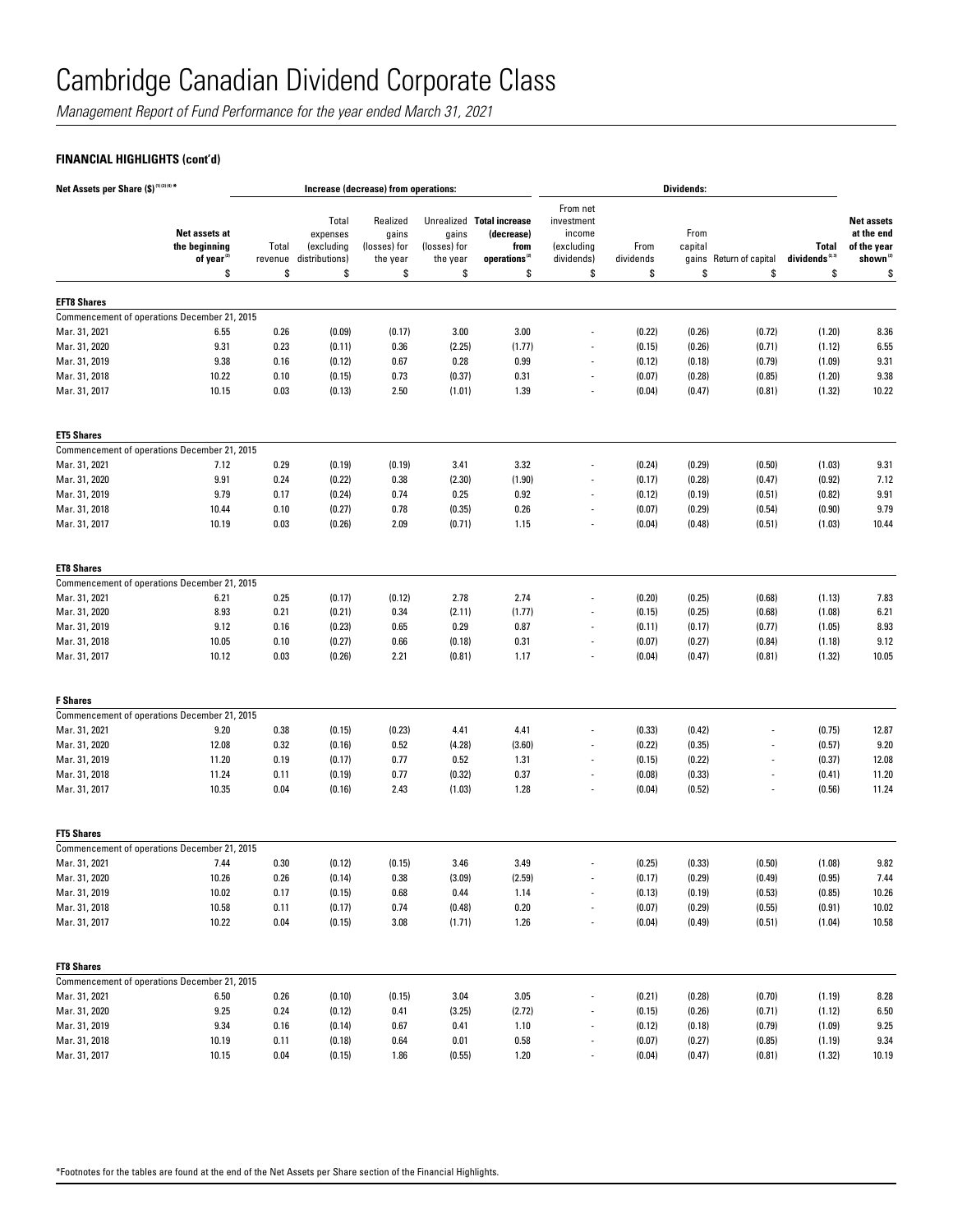*Management Report of Fund Performance for the year ended March 31, 2021*

## **FINANCIAL HIGHLIGHTS (cont'd)**

| Net Assets per Share (\$) (1) (2) (4) * |                                                          |                  |                                                   | Increase (decrease) from operations:          |                                   |                                                                              |                                                              |                   | <b>Dividends:</b> |                          |                                            |                                                                        |
|-----------------------------------------|----------------------------------------------------------|------------------|---------------------------------------------------|-----------------------------------------------|-----------------------------------|------------------------------------------------------------------------------|--------------------------------------------------------------|-------------------|-------------------|--------------------------|--------------------------------------------|------------------------------------------------------------------------|
|                                         | Net assets at<br>the beginning<br>of year <sup>(2)</sup> | Total<br>revenue | Total<br>expenses<br>(excluding<br>distributions) | Realized<br>gains<br>(losses) for<br>the year | gains<br>(losses) for<br>the year | Unrealized Total increase<br>(decrease)<br>from<br>operations <sup>(2)</sup> | From net<br>investment<br>income<br>(excluding<br>dividends) | From<br>dividends | From<br>capital   | gains Return of capital  | <b>Total</b><br>dividends <sup>(2,3)</sup> | <b>Net assets</b><br>at the end<br>of the year<br>shown <sup>(2)</sup> |
|                                         | \$                                                       | \$               | \$                                                | \$                                            | \$                                | \$                                                                           | \$                                                           | \$                | \$                | \$                       | \$                                         | \$                                                                     |
| I Shares                                |                                                          |                  |                                                   |                                               |                                   |                                                                              |                                                              |                   |                   |                          |                                            |                                                                        |
|                                         | Commencement of operations December 21, 2015             |                  |                                                   |                                               |                                   |                                                                              |                                                              |                   |                   |                          |                                            |                                                                        |
| Mar. 31, 2021                           | 9.74                                                     | 0.41             | $\overline{a}$                                    | (0.22)                                        | 4.63                              | 4.82                                                                         |                                                              | (0.36)            | (0.45)            |                          | (0.81)                                     | 13.79                                                                  |
| Mar. 31, 2020                           | 12.60                                                    | 0.32             | $\overline{\phantom{a}}$                          | 0.50                                          | (3.31)                            | (2.49)                                                                       |                                                              | (0.23)            | (0.37)            |                          | (0.60)                                     | 9.74                                                                   |
| Mar. 31, 2019                           | 11.55                                                    | 0.06             | (0.02)                                            | 1.61                                          | (0.70)                            | 0.95                                                                         | $\overline{\phantom{a}}$                                     | (0.16)            | (0.23)            |                          | (0.39)                                     | 12.60                                                                  |
| Mar. 31, 2018                           | 11.42                                                    | 0.12             | (0.04)                                            | 0.86                                          | (0.32)                            | 0.62                                                                         | $\overline{\phantom{a}}$                                     | (0.08)            | (0.34)            |                          | (0.42)                                     | 11.55                                                                  |
| Mar. 31, 2017                           | 10.39                                                    | 0.04             | (0.01)                                            | 2.81                                          | (1.16)                            | 1.68                                                                         |                                                              | (0.04)            | (0.53)            |                          | (0.57)                                     | 11.42                                                                  |
| <b>IT8 Shares</b>                       |                                                          |                  |                                                   |                                               |                                   |                                                                              |                                                              |                   |                   |                          |                                            |                                                                        |
|                                         | Commencement of operations December 21, 2015             |                  |                                                   |                                               |                                   |                                                                              |                                                              |                   |                   |                          |                                            |                                                                        |
| Mar. 31, 2021                           | 6.90                                                     | 0.27             | $\overline{a}$                                    | (0.35)                                        | 3.66                              | 3.58                                                                         |                                                              | (0.23)            | (0.30)            | (0.74)                   | (1.27)                                     | 8.92                                                                   |
| Mar. 31, 2020                           | 9.69                                                     | 0.25             | $\overline{a}$                                    | 0.61                                          | (4.95)                            | (4.09)                                                                       |                                                              | (0.16)            | (0.27)            | (0.74)                   | (1.17)                                     | 6.90                                                                   |
| Mar. 31, 2019                           | 9.64                                                     | 0.17             | (0.01)                                            | 0.70                                          | 0.30                              | 1.16                                                                         |                                                              | (0.12)            | (0.18)            | (0.81)                   | (1.11)                                     | 9.69                                                                   |
| Mar. 31, 2018                           | 10.37                                                    | 0.10             | (0.03)                                            | 0.72                                          | (0.31)                            | 0.48                                                                         |                                                              | (0.07)            | (0.28)            | (0.87)                   | (1.22)                                     | 9.64                                                                   |
| Mar. 31, 2017                           | 10.18                                                    | 0.03             | (0.01)                                            | 2.13                                          | (0.63)                            | 1.52                                                                         |                                                              | (0.04)            | (0.48)            | (0.82)                   | (1.34)                                     | 10.37                                                                  |
| <b>0 Shares</b>                         |                                                          |                  |                                                   |                                               |                                   |                                                                              |                                                              |                   |                   |                          |                                            |                                                                        |
|                                         | Commencement of operations December 21, 2015             |                  |                                                   |                                               |                                   |                                                                              |                                                              |                   |                   |                          |                                            |                                                                        |
| Mar. 31, 2021                           | 9.67                                                     | 0.40             | (0.02)                                            | (0.23)                                        | 4.56                              | 4.71                                                                         |                                                              | (0.35)            | (0.44)            |                          | (0.79)                                     | 13.66                                                                  |
| Mar. 31, 2020                           | 12.54                                                    | 0.32             | (0.02)                                            | 0.49                                          | (2.96)                            | (2.17)                                                                       |                                                              | (0.23)            | (0.36)            |                          | (0.59)                                     | 9.67                                                                   |
| Mar. 31, 2019                           | 11.50                                                    | 0.21             | (0.03)                                            | 0.88                                          | 0.39                              | 1.45                                                                         | $\overline{\phantom{a}}$                                     | (0.16)            | (0.23)            |                          | (0.39)                                     | 12.54                                                                  |
| Mar. 31, 2018                           | 11.40                                                    | 0.12             | (0.06)                                            | 0.84                                          | (0.39)                            | 0.51                                                                         | $\overline{\phantom{a}}$                                     | (0.08)            | (0.34)            |                          | (0.42)                                     | 11.50                                                                  |
| Mar. 31, 2017                           | 10.38                                                    | 0.05             | (0.02)                                            | 3.10                                          | (1.70)                            | 1.43                                                                         | $\overline{\phantom{a}}$                                     | (0.04)            | (0.53)            | $\overline{\phantom{a}}$ | (0.57)                                     | 11.40                                                                  |
| OT5 Shares                              |                                                          |                  |                                                   |                                               |                                   |                                                                              |                                                              |                   |                   |                          |                                            |                                                                        |
|                                         | Commencement of operations December 21, 2015             |                  |                                                   |                                               |                                   |                                                                              |                                                              |                   |                   |                          |                                            |                                                                        |
| Mar. 31, 2021                           | 7.83                                                     | 0.32             | (0.02)                                            | (0.12)                                        | 3.67                              | 3.85                                                                         |                                                              | (0.27)            | (0.32)            | (0.55)                   | (1.14)                                     | 10.46                                                                  |
| Mar. 31, 2020                           | 10.67                                                    | 0.26             | (0.02)                                            | 0.46                                          | (2.61)                            | (1.91)                                                                       |                                                              | (0.18)            | (0.30)            | (0.51)                   | (0.99)                                     | 7.83                                                                   |
| Mar. 31, 2019                           | 10.30                                                    | 0.18             | (0.03)                                            | 0.80                                          | 0.20                              | 1.15                                                                         | $\overline{\phantom{a}}$                                     | (0.13)            | (0.20)            | (0.54)                   | (0.87)                                     | 10.67                                                                  |
| Mar. 31, 2018                           | 10.75                                                    | 0.11             | (0.05)                                            | 0.76                                          | (0.30)                            | 0.52                                                                         |                                                              | (0.07)            | (0.30)            | (0.56)                   | (0.93)                                     | 10.30                                                                  |
| Mar. 31, 2017                           | 10.26                                                    | 0.06             | (0.02)                                            | 0.79                                          | 0.31                              | 1.14                                                                         | $\overline{\phantom{a}}$                                     | (0.04)            | (0.50)            | (0.51)                   | (1.05)                                     | 10.75                                                                  |
| <b>OT8 Shares</b>                       |                                                          |                  |                                                   |                                               |                                   |                                                                              |                                                              |                   |                   |                          |                                            |                                                                        |
|                                         | Commencement of operations December 21, 2015             |                  |                                                   |                                               |                                   |                                                                              |                                                              |                   |                   |                          |                                            |                                                                        |
| Mar. 31, 2021                           | 6.86                                                     | 0.27             | (0.01)                                            | (0.15)                                        | 3.08                              | 3.19                                                                         |                                                              | (0.23)            | (0.28)            | (0.75)                   | (1.26)                                     | 8.84                                                                   |
| Mar. 31, 2020                           | 9.64                                                     | 0.23             | (0.02)                                            | 0.38                                          | (2.50)                            | (1.91)                                                                       |                                                              | (0.16)            | (0.27)            | (0.74)                   | (1.17)                                     | 6.86                                                                   |
| Mar. 31, 2019                           | 9.61                                                     | 0.17             | (0.03)                                            | 0.69                                          | 0.31                              | 1.14                                                                         |                                                              | (0.12)            | (0.18)            | (0.81)                   | (1.11)                                     | 9.64                                                                   |
| Mar. 31, 2018                           | 10.35                                                    | 0.10             | (0.05)                                            | 0.73                                          | (0.51)                            | $0.27\,$                                                                     | $\overline{\phantom{a}}$                                     | (0.07)            | (0.28)            | (0.86)                   | (1.21)                                     | 9.61                                                                   |
| Mar. 31, 2017                           | 10.18                                                    | 0.06             | (0.02)                                            | 1.67                                          | (0.33)                            | 1.38                                                                         | $\overline{\phantom{a}}$                                     | (0.04)            | (0.48)            | (0.81)                   | (1.33)                                     | 10.35                                                                  |
| <b>P</b> Shares                         |                                                          |                  |                                                   |                                               |                                   |                                                                              |                                                              |                   |                   |                          |                                            |                                                                        |
|                                         | Commencement of operations May 01, 2017                  |                  |                                                   |                                               |                                   |                                                                              |                                                              |                   |                   |                          |                                            |                                                                        |
| Mar. 31, 2021                           | 8.21                                                     | 0.34             | (0.02)                                            | (0.20)                                        | 3.78                              | 3.90                                                                         |                                                              | (0.30)            | (0.38)            |                          | (0.68)                                     | 11.60                                                                  |
| Mar. 31, 2020                           | 10.64                                                    | 0.27             | (0.03)                                            | 0.44                                          | (2.68)                            | (2.00)                                                                       | $\overline{\phantom{a}}$                                     | (0.19)            | (0.31)            |                          | (0.50)                                     | 8.21                                                                   |
| Mar. 31, 2019                           | 9.77                                                     | 0.19             | (0.04)                                            | 0.88                                          | 0.02                              | 1.05                                                                         |                                                              | (0.13)            | (0.20)            |                          | (0.33)                                     | 10.64                                                                  |
| Mar. 31, 2018                           | 10.00                                                    | 0.09             | (0.05)                                            | 0.67                                          | (0.85)                            | (0.14)                                                                       | $\overline{\phantom{a}}$                                     | (0.07)            | (0.29)            |                          | (0.36)                                     | 9.77                                                                   |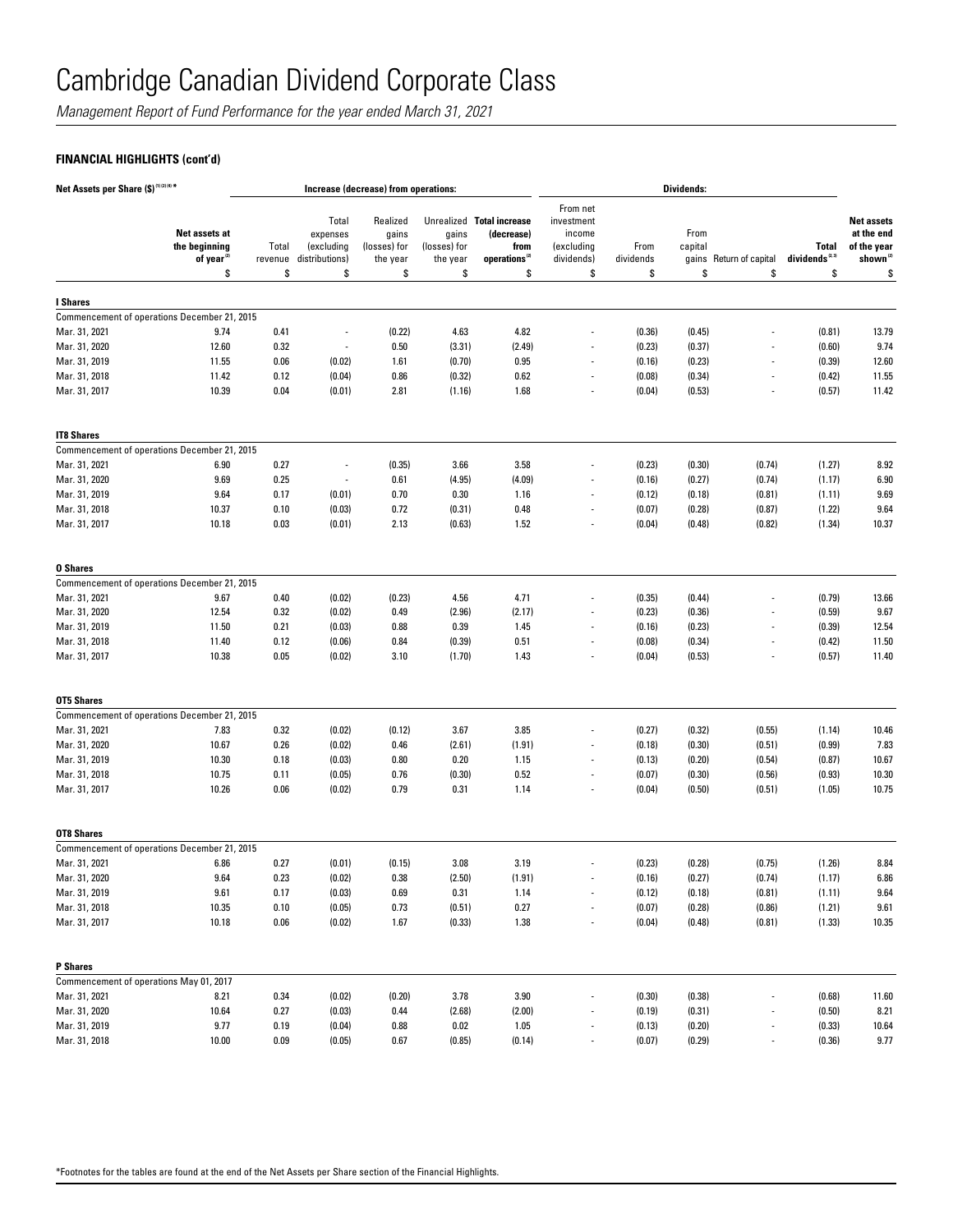*Management Report of Fund Performance for the year ended March 31, 2021*

### **FINANCIAL HIGHLIGHTS (cont'd)**

| Net Assets per Share (\$) (1) (2) (4)         |                                                                |                        |                                                         | Increase (decrease) from operations:                |                                         |                                                                                    |                                                                    |                         | <b>Dividends:</b>     |                               |                                                 |                                                                              |
|-----------------------------------------------|----------------------------------------------------------------|------------------------|---------------------------------------------------------|-----------------------------------------------------|-----------------------------------------|------------------------------------------------------------------------------------|--------------------------------------------------------------------|-------------------------|-----------------------|-------------------------------|-------------------------------------------------|------------------------------------------------------------------------------|
|                                               | Net assets at<br>the beginning<br>of year <sup>(2)</sup><br>\$ | Total<br>revenue<br>\$ | Total<br>expenses<br>(excluding<br>distributions)<br>\$ | Realized<br>qains<br>(losses) for<br>the year<br>\$ | qains<br>(losses) for<br>the year<br>\$ | Unrealized Total increase<br>(decrease)<br>from<br>operations <sup>(2)</sup><br>\$ | From net<br>investment<br>income<br>(excluding<br>dividends)<br>\$ | From<br>dividends<br>\$ | From<br>capital<br>\$ | gains Return of capital<br>\$ | <b>Total</b><br>dividends <sup>2,39</sup><br>\$ | <b>Net assets</b><br>at the end<br>of the year<br>shown <sup>(2)</sup><br>\$ |
| <b>PT5 Shares</b>                             |                                                                |                        |                                                         |                                                     |                                         |                                                                                    |                                                                    |                         |                       |                               |                                                 |                                                                              |
| Commencement of operations May 01, 2017       |                                                                |                        |                                                         |                                                     |                                         |                                                                                    |                                                                    |                         |                       |                               |                                                 |                                                                              |
| Mar. 31, 2021                                 | 7.07                                                           | 0.29                   | (0.02)                                                  | (0.13)                                              | 3.31                                    | 3.45                                                                               |                                                                    | (0.25)                  | (0.29)                | (0.49)                        | (1.03)                                          | 9.45                                                                         |
| Mar. 31, 2020                                 | 9.64                                                           | 0.29                   | (0.02)                                                  | 0.58                                                | (4.89)                                  | (4.04)                                                                             | $\blacksquare$                                                     | (0.17)                  | (0.27)                | (0.46)                        | (0.90)                                          | 7.07                                                                         |
| Mar. 31, 2019                                 | 9.32                                                           | 0.15                   | (0.03)                                                  | 0.73                                                | (0.06)                                  | 0.79                                                                               |                                                                    | (0.12)                  | (0.18)                | (0.49)                        | (0.79)                                          | 9.64                                                                         |
| Mar. 31, 2018                                 | 10.00                                                          | 0.10                   | (0.05)                                                  | 0.91                                                | (1.48)                                  | (0.52)                                                                             | $\blacksquare$                                                     | (0.07)                  | (0.27)                | (0.46)                        | (0.80)                                          | 9.32                                                                         |
| <b>PT8 Shares</b>                             |                                                                |                        |                                                         |                                                     |                                         |                                                                                    |                                                                    |                         |                       |                               |                                                 |                                                                              |
| Commencement of operations May 01, 2017       |                                                                |                        |                                                         |                                                     |                                         |                                                                                    |                                                                    |                         |                       |                               |                                                 |                                                                              |
| Mar. 31, 2021                                 | 6.45                                                           | 0.23                   | (0.02)                                                  | (0.30)                                              | 4.65                                    | 4.56                                                                               | $\overline{\phantom{a}}$                                           | (0.22)                  | (0.26)                | (0.71)                        | (1.19)                                          | 8.32                                                                         |
| Mar. 31, 2020                                 | 9.08                                                           | 0.22                   | (0.02)                                                  | 0.34                                                | (2.14)                                  | (1.60)                                                                             | $\blacksquare$                                                     | (0.15)                  | (0.25)                | (0.69)                        | (1.09)                                          | 6.45                                                                         |
| Mar. 31, 2019                                 | 9.06                                                           | 0.16                   | (0.03)                                                  | 0.66                                                | 0.28                                    | 1.07                                                                               | $\blacksquare$                                                     | (0.11)                  | (0.17)                | (0.76)                        | (1.04)                                          | 9.08                                                                         |
| Mar. 31, 2018                                 | 10.00                                                          | 0.08                   | (0.05)                                                  | 0.64                                                | (0.55)                                  | 0.12                                                                               |                                                                    | (0.07)                  | (0.27)                | (0.73)                        | (1.07)                                          | 9.06                                                                         |
| <b>W</b> Shares                               |                                                                |                        |                                                         |                                                     |                                         |                                                                                    |                                                                    |                         |                       |                               |                                                 |                                                                              |
| Commencement of operations September 27, 2019 |                                                                |                        |                                                         |                                                     |                                         |                                                                                    |                                                                    |                         |                       |                               |                                                 |                                                                              |
| Mar. 31, 2021                                 | 7.73                                                           | 0.35                   | (0.02)                                                  | 0.27                                                | 4.43                                    | 5.03                                                                               | $\blacksquare$                                                     | (0.28)                  | (0.35)                |                               | (0.63)                                          | 10.94                                                                        |
| Mar. 31, 2020                                 | 10.00                                                          | 0.14                   | (0.01)                                                  | 0.28                                                | (2.48)                                  | (2.07)                                                                             |                                                                    | (0.18)                  |                       |                               | (0.18)                                          | 7.73                                                                         |

(1) This information is derived from the Fund's audited annual financial statements.

(2) Net assets per share and dividends per share are based on the actual number of shares outstanding for the relevant Series at the relevant time. The increase (decrease) in net assets from operations per share is based on the weighted average number of shares outstanding for the relevant Series over the fiscal year.

(3) Dividends are automatically reinvested in additional shares of the Fund.

(4) This information is provided for the years ended March 31.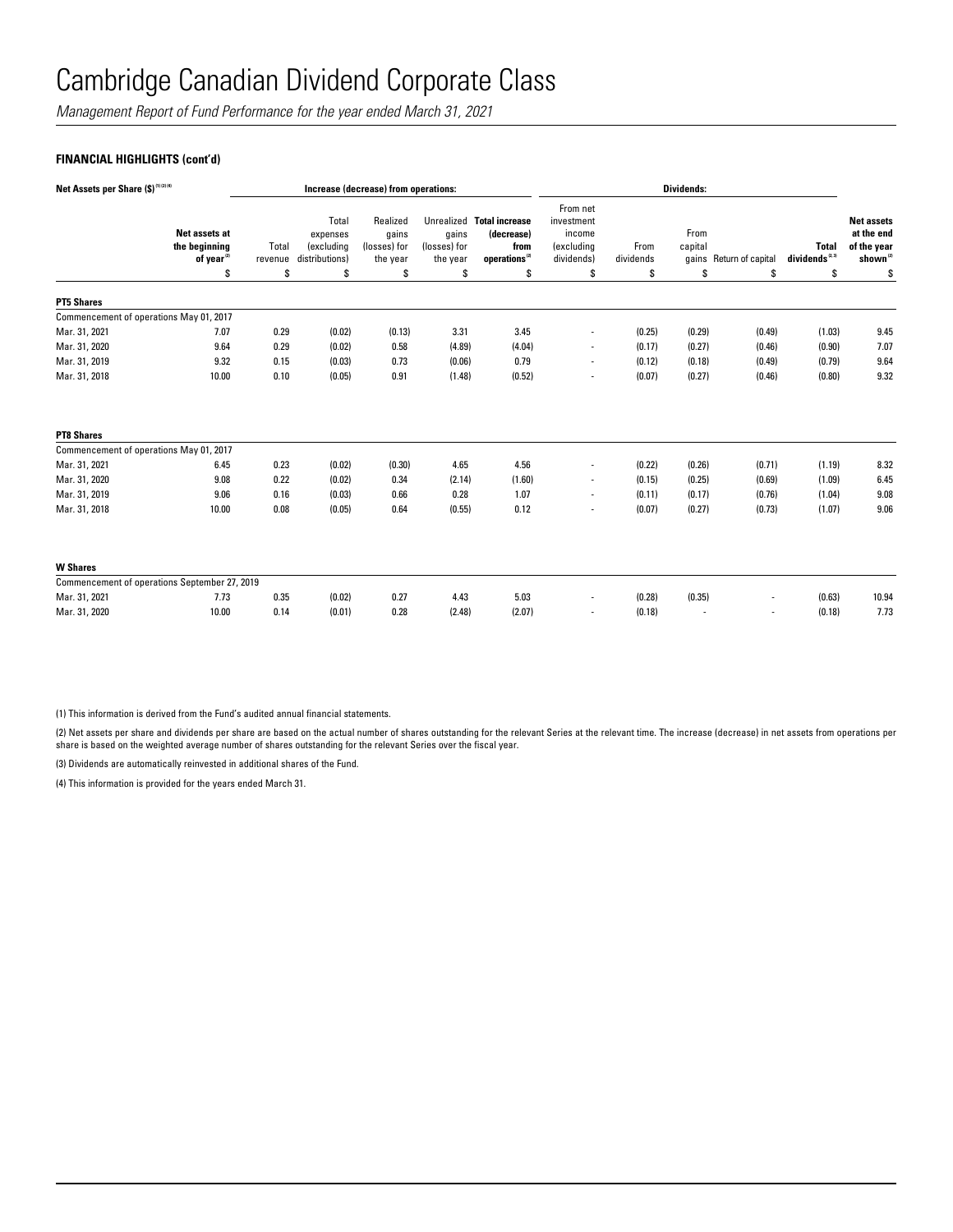*Management Report of Fund Performance for the year ended March 31, 2021*

### **FINANCIAL HIGHLIGHTS (cont'd)**

**Ratios and Supplemental Data (1) (5) \***

|                                              | <b>Total net</b><br>assets <sup>(5)</sup> | Number<br>of shares<br>outstanding <sup>(5)</sup> | Management<br>expense ratio<br>before taxes <sup>(2)</sup> | Harmonized<br>sales tax <sup>(2)</sup> | Management<br>expense ratio<br>after taxes <sup>(2)</sup> | <b>Effective HST</b><br>rate for the<br>year <sup>(2)</sup> | Trading<br>expense ratio <sup>(3)</sup> turnover rate <sup>(4)</sup> | Portfolio |
|----------------------------------------------|-------------------------------------------|---------------------------------------------------|------------------------------------------------------------|----------------------------------------|-----------------------------------------------------------|-------------------------------------------------------------|----------------------------------------------------------------------|-----------|
|                                              | \$000's                                   | 000's                                             | $\%$                                                       | $\%$                                   | $\%$                                                      | $\%$                                                        | $\%$                                                                 | $\%$      |
| <b>A Shares</b>                              |                                           |                                                   |                                                            |                                        |                                                           |                                                             |                                                                      |           |
| Commencement of operations December 21, 2015 |                                           |                                                   |                                                            |                                        |                                                           |                                                             |                                                                      |           |
| Mar. 31, 2021                                | 46,509                                    | 3,831                                             | 2.20                                                       | 0.24                                   | 2.44                                                      | 10.83                                                       | 0.01                                                                 | 14.12     |
| Mar. 31, 2020                                | 46,195                                    | 5,259                                             | 2.20                                                       | 0.23                                   | 2.43                                                      | 10.33                                                       | 0.01                                                                 | 22.99     |
| Mar. 31, 2019                                | 34,563                                    | 2,966                                             | 2.20                                                       | 0.24                                   | 2.44                                                      | 10.87                                                       | 0.08                                                                 | 44.38     |
| Mar. 31, 2018                                | 53,914                                    | 4,928                                             | 2.20                                                       | 0.24                                   | 2.44                                                      | 10.87                                                       | 0.10                                                                 | 35.31     |
| Mar. 31, 2017                                | 60,931                                    | 5,493                                             | 2.20                                                       | 0.21                                   | 2.41                                                      | 9.87                                                        | 0.11                                                                 | 221.38    |
| <b>AT5 Shares</b>                            |                                           |                                                   |                                                            |                                        |                                                           |                                                             |                                                                      |           |
| Commencement of operations December 21, 2015 |                                           |                                                   |                                                            |                                        |                                                           |                                                             |                                                                      |           |
| Mar. 31, 2021                                | 4,439                                     | 480                                               | 2.20                                                       | 0.25                                   | 2.45                                                      | 11.18                                                       | 0.01                                                                 | 14.12     |
| Mar. 31, 2020                                | 4,379                                     | 618                                               | 2.20                                                       | 0.24                                   | 2.44                                                      | 11.14                                                       | 0.01                                                                 | 22.99     |
| Mar. 31, 2019                                | 3,625                                     | 367                                               | 2.20                                                       | 0.24                                   | 2.44                                                      | 10.92                                                       | 0.08                                                                 | 44.38     |
| Mar. 31, 2018                                | 4,007                                     | 410                                               | 2.20                                                       | 0.24                                   | 2.44                                                      | 11.04                                                       | 0.10                                                                 | 35.31     |
| Mar. 31, 2017                                | 5,300                                     | 508                                               | 2.20                                                       | 0.25                                   | 2.45                                                      | 11.71                                                       | 0.11                                                                 | 221.38    |
| <b>AT8 Shares</b>                            |                                           |                                                   |                                                            |                                        |                                                           |                                                             |                                                                      |           |
| Commencement of operations December 21, 2015 |                                           |                                                   |                                                            |                                        |                                                           |                                                             |                                                                      |           |
| Mar. 31, 2021                                | 3,299                                     | 421                                               | 2.20                                                       | 0.21                                   | 2.41                                                      | 9.33                                                        | 0.01                                                                 | 14.12     |
| Mar. 31, 2020                                | 3,834                                     | 617                                               | 2.20                                                       | 0.18                                   | 2.38                                                      | 8.19                                                        | 0.01                                                                 | 22.99     |
| Mar. 31, 2019                                | 2,228                                     | 249                                               | 2.20                                                       | 0.17                                   | 2.37                                                      | 7.71                                                        | 0.08                                                                 | 44.38     |
| Mar. 31, 2018                                | 3,677                                     | 403                                               | 2.20                                                       | 0.16                                   | 2.36                                                      | 7.14                                                        | 0.10                                                                 | 35.31     |
| Mar. 31, 2017                                | 3,836                                     | 381                                               | 2.20                                                       | 0.10                                   | 2.30                                                      | 5.48                                                        | 0.11                                                                 | 221.38    |
| <b>E</b> Shares                              |                                           |                                                   |                                                            |                                        |                                                           |                                                             |                                                                      |           |
| Commencement of operations December 21, 2015 |                                           |                                                   |                                                            |                                        |                                                           |                                                             |                                                                      |           |
| Mar. 31, 2021                                | 4,346                                     | 356                                               | 2.10                                                       | 0.21                                   | 2.31                                                      | 10.10                                                       | 0.01                                                                 | 14.12     |
| Mar. 31, 2020                                | 4,695                                     | 532                                               | 2.10                                                       | 0.21                                   | 2.31                                                      | 10.15                                                       | 0.01                                                                 | 22.99     |
| Mar. 31, 2019                                | 7,361                                     | 629                                               | 2.10                                                       | 0.20                                   | 2.30                                                      | 9.58                                                        | 0.08                                                                 | 44.38     |
| Mar. 31, 2018                                | 7,174                                     | 654                                               | 2.10                                                       | 0.20                                   | 2.30                                                      | 9.40                                                        | 0.10                                                                 | 35.31     |
| Mar. 31, 2017                                | 4,971                                     | 448                                               | 2.10                                                       | 0.15                                   | 2.25                                                      | 6.27                                                        | 0.11                                                                 | 221.38    |
| <b>EF Shares</b>                             |                                           |                                                   |                                                            |                                        |                                                           |                                                             |                                                                      |           |
| Commencement of operations December 21, 2015 |                                           |                                                   |                                                            |                                        |                                                           |                                                             |                                                                      |           |
| Mar. 31, 2021                                | 3,708                                     | 287                                               | 1.10                                                       | 0.11                                   | 1.21                                                      | 9.91                                                        | 0.01                                                                 | 14.12     |
| Mar. 31, 2020                                | 4,418                                     | 478                                               | 1.10                                                       | 0.11                                   | 1.21                                                      | 9.92                                                        | 0.01                                                                 | 22.99     |
| Mar. 31, 2019                                | 5,202                                     | 430                                               | 1.10                                                       | 0.10                                   | 1.20                                                      | 8.97                                                        | 0.08                                                                 | 44.38     |
| Mar. 31, 2018                                | 5,792                                     | 516                                               | 1.10                                                       | 0.13                                   | 1.23                                                      | 11.83                                                       | 0.10                                                                 | 35.31     |
| Mar. 31, 2017                                | 6,162                                     | 548                                               | 1.10                                                       | 0.14                                   | 1.24                                                      | 12.97                                                       | 0.11                                                                 | 221.38    |
| <b>EFT5 Shares</b>                           |                                           |                                                   |                                                            |                                        |                                                           |                                                             |                                                                      |           |
| Commencement of operations December 21, 2015 |                                           |                                                   |                                                            |                                        |                                                           |                                                             |                                                                      |           |
| Mar. 31, 2021                                | $\mathbf{1}$                              |                                                   | 1.10                                                       | 0.14                                   | 1.24                                                      | 8.29                                                        | 0.01                                                                 | 14.12     |
| Mar. 31, 2020                                | 11                                        | 1                                                 | 1.10                                                       | 0.07                                   | 1.17                                                      | 6.65                                                        | 0.01                                                                 | 22.99     |
| Mar. 31, 2019                                | 65                                        | 6                                                 | 1.10                                                       | 0.07                                   | 1.17                                                      | 6.45                                                        | 0.08                                                                 | 44.38     |
| Mar. 31, 2018                                | 67                                        | $\overline{\phantom{a}}$                          | 1.10                                                       | 0.12                                   | 1.22                                                      | 11.37                                                       | 0.10                                                                 | 35.31     |
| Mar. 31, 2017                                | $12\,$                                    | $\mathbf{1}$                                      | 1.10                                                       | 0.16                                   | 1.26                                                      | 13.00                                                       | 0.11                                                                 | 221.38    |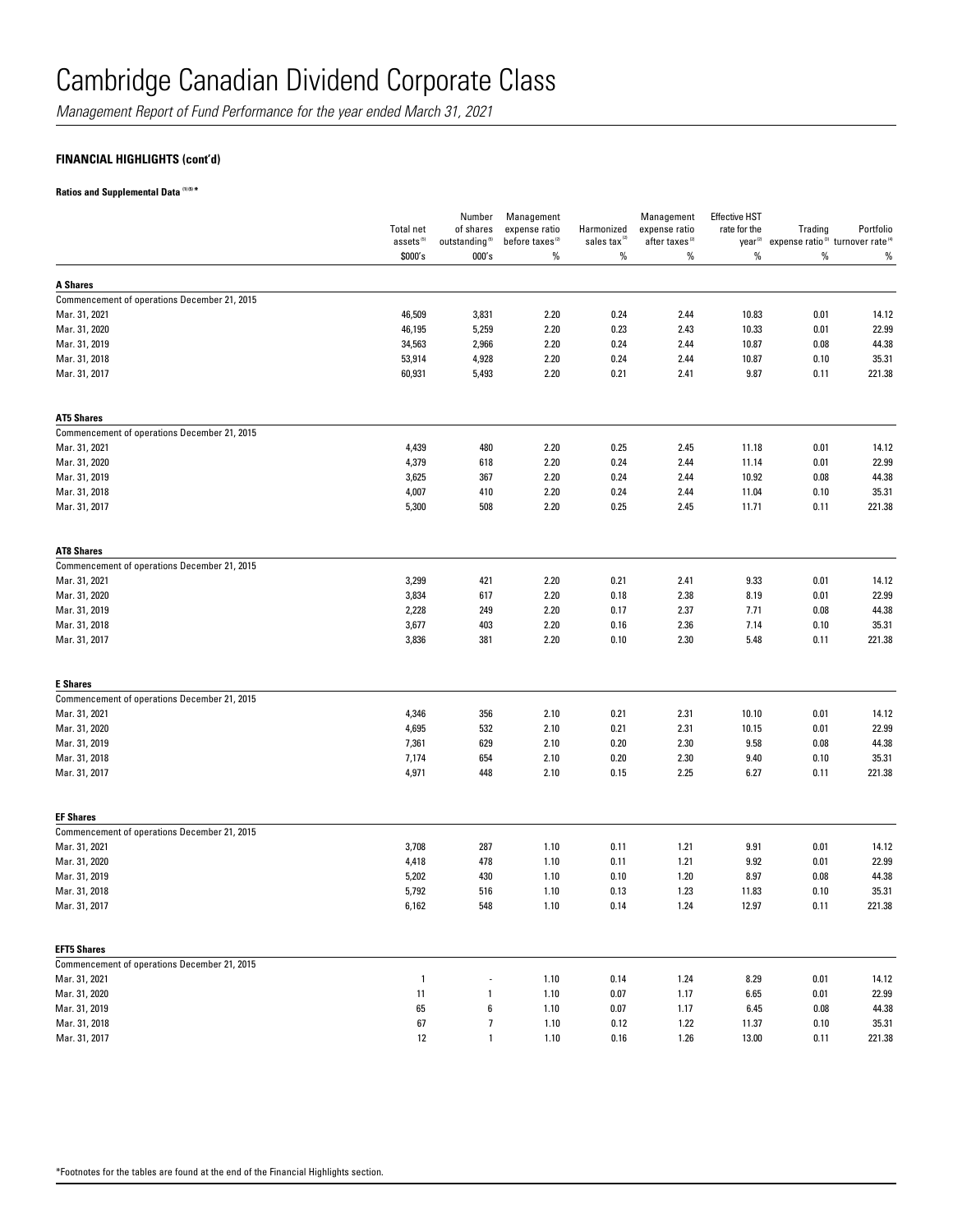*Management Report of Fund Performance for the year ended March 31, 2021*

### **FINANCIAL HIGHLIGHTS (cont'd)**

### **Ratios and Supplemental Data (1) (5) \***

|                                              | <b>Total net</b><br>assets <sup>(5)</sup> | Number<br>of shares<br>outstanding <sup>(5)</sup> | Management<br>expense ratio<br>before taxes <sup>(2)</sup> | Harmonized<br>sales tax <sup>12</sup> | Management<br>expense ratio<br>after taxes <sup>(2)</sup> | <b>Effective HST</b><br>rate for the<br>year <sup>(2)</sup> | Trading<br>expense ratio <sup>(3)</sup> turnover rate <sup>(4)</sup> | Portfolio |
|----------------------------------------------|-------------------------------------------|---------------------------------------------------|------------------------------------------------------------|---------------------------------------|-----------------------------------------------------------|-------------------------------------------------------------|----------------------------------------------------------------------|-----------|
|                                              | \$000's                                   | 000's                                             | $\%$                                                       | $\%$                                  | $\%$                                                      | $\%$                                                        | $\%$                                                                 | $\%$      |
| <b>EFT8 Shares</b>                           |                                           |                                                   |                                                            |                                       |                                                           |                                                             |                                                                      |           |
| Commencement of operations December 21, 2015 |                                           |                                                   |                                                            |                                       |                                                           |                                                             |                                                                      |           |
| Mar. 31, 2021                                | 226                                       | 27                                                | 1.10                                                       | 0.10                                  | 1.20                                                      | 9.22                                                        | 0.01                                                                 | 14.12     |
| Mar. 31, 2020                                | 272                                       | 42                                                | 1.10                                                       | 0.09                                  | 1.19                                                      | 8.04                                                        | 0.01                                                                 | 22.99     |
| Mar. 31, 2019                                | 281                                       | 30                                                | 1.10                                                       | 0.09                                  | 1.19                                                      | 8.06                                                        | 0.08                                                                 | 44.38     |
| Mar. 31, 2018                                | 320                                       | 34                                                | 1.10                                                       | 0.07                                  | 1.17                                                      | 6.14                                                        | 0.10                                                                 | 35.31     |
| Mar. 31, 2017                                | 287                                       | 28                                                | 1.10                                                       | 0.05                                  | 1.15                                                      | 5.47                                                        | 0.11                                                                 | 221.38    |
| <b>ET5 Shares</b>                            |                                           |                                                   |                                                            |                                       |                                                           |                                                             |                                                                      |           |
| Commencement of operations December 21, 2015 |                                           |                                                   |                                                            |                                       |                                                           |                                                             |                                                                      |           |
| Mar. 31, 2021                                | 615                                       | 66                                                | 2.10                                                       | 0.18                                  | 2.28                                                      | 8.63                                                        | 0.01                                                                 | 14.12     |
| Mar. 31, 2020                                | 616                                       | 86                                                | 2.10                                                       | 0.19                                  | 2.29                                                      | 8.92                                                        | 0.01                                                                 | 22.99     |
| Mar. 31, 2019                                | 968                                       | 98                                                | 2.10                                                       | 0.21                                  | 2.31                                                      | 10.26                                                       | 0.08                                                                 | 44.38     |
| Mar. 31, 2018                                | 756                                       | 77                                                | 2.10                                                       | 0.20                                  | 2.30                                                      | 9.58                                                        | 0.10                                                                 | 35.31     |
| Mar. 31, 2017                                | 564                                       | 54                                                | 2.10                                                       | 0.24                                  | 2.34                                                      | 12.07                                                       | 0.11                                                                 | 221.38    |
| <b>ET8 Shares</b>                            |                                           |                                                   |                                                            |                                       |                                                           |                                                             |                                                                      |           |
| Commencement of operations December 21, 2015 |                                           |                                                   |                                                            |                                       |                                                           |                                                             |                                                                      |           |
| Mar. 31, 2021                                | 698                                       | 89                                                | 2.10                                                       | 0.27                                  | 2.37                                                      | 13.00                                                       | 0.01                                                                 | 14.12     |
| Mar. 31, 2020                                | 539                                       | 87                                                | 2.10                                                       | 0.27                                  | 2.37                                                      | 13.00                                                       | 0.01                                                                 | 22.99     |
| Mar. 31, 2019                                | 627                                       | 70                                                | 2.10                                                       | 0.27                                  | 2.37                                                      | 13.00                                                       | 0.08                                                                 | 44.38     |
| Mar. 31, 2018                                | 623                                       | 68                                                | 2.10                                                       | 0.27                                  | 2.37                                                      | 13.00                                                       | 0.10                                                                 | 35.31     |
| Mar. 31, 2017                                | 813                                       | 81                                                | 2.10                                                       | 0.27                                  | 2.37                                                      | 13.00                                                       | 0.11                                                                 | 221.38    |
| <b>F</b> Shares                              |                                           |                                                   |                                                            |                                       |                                                           |                                                             |                                                                      |           |
| Commencement of operations December 21, 2015 |                                           |                                                   |                                                            |                                       |                                                           |                                                             |                                                                      |           |
| Mar. 31, 2021                                | 30,965                                    | 2,407                                             | 1.20                                                       | 0.12                                  | 1.32                                                      | 10.39                                                       | 0.01                                                                 | 14.12     |
| Mar. 31, 2020                                | 32,226                                    | 3,501                                             | 1.20                                                       | 0.13                                  | 1.33                                                      | 10.50                                                       | 0.01                                                                 | 22.99     |
| Mar. 31, 2019                                | 9,778                                     | 810                                               | 1.20                                                       | 0.13                                  | 1.33                                                      | 10.52                                                       | 0.08                                                                 | 44.38     |
| Mar. 31, 2018                                | 9,304                                     | 830                                               | 1.20                                                       | 0.14                                  | 1.34                                                      | 11.80                                                       | 0.10                                                                 | 35.31     |
| Mar. 31, 2017                                | 11,131                                    | 991                                               | 1.20                                                       | 0.14                                  | 1.34                                                      | 11.86                                                       | 0.11                                                                 | 221.38    |
| <b>FT5 Shares</b>                            |                                           |                                                   |                                                            |                                       |                                                           |                                                             |                                                                      |           |
| Commencement of operations December 21, 2015 |                                           |                                                   |                                                            |                                       |                                                           |                                                             |                                                                      |           |
| Mar. 31, 2021                                | 4,008                                     | 408                                               | 1.20                                                       | 0.13                                  | 1.33                                                      | 10.83                                                       | 0.01                                                                 | 14.12     |
| Mar. 31, 2020                                | 3,168                                     | 426                                               | 1.20                                                       | 0.13                                  | 1.33                                                      | 10.91                                                       | 0.01                                                                 | 22.99     |
| Mar. 31, 2019                                | 1,972                                     | 192                                               | 1.20                                                       | 0.10                                  | 1.30                                                      | 8.61                                                        | 0.08                                                                 | 44.38     |
| Mar. 31, 2018                                | 1,644                                     | 164                                               | 1.20                                                       | 0.10                                  | 1.30                                                      | 8.02                                                        | 0.10                                                                 | 35.31     |
| Mar. 31, 2017                                | 906                                       | 86                                                | 1.20                                                       | 0.13                                  | 1.33                                                      | 11.78                                                       | 0.11                                                                 | 221.38    |
| <b>FT8 Shares</b>                            |                                           |                                                   |                                                            |                                       |                                                           |                                                             |                                                                      |           |
| Commencement of operations December 21, 2015 |                                           |                                                   |                                                            |                                       |                                                           |                                                             |                                                                      |           |
| Mar. 31, 2021                                | 1,238                                     | 149                                               | 1.20                                                       | 0.14                                  | 1.34                                                      | 11.67                                                       | 0.01                                                                 | 14.12     |
| Mar. 31, 2020                                | 1,472                                     | 226                                               | 1.20                                                       | 0.13                                  | 1.33                                                      | 10.74                                                       | 0.01                                                                 | 22.99     |
| Mar. 31, 2019                                | 293                                       | 32                                                | 1.20                                                       | 0.15                                  | 1.35                                                      | 12.44                                                       | 0.08                                                                 | 44.38     |
| Mar. 31, 2018                                | 234                                       | 25                                                | 1.20                                                       | 0.16                                  | 1.36                                                      | 13.02                                                       | 0.10                                                                 | 35.31     |
| Mar. 31, 2017                                | 75                                        | $\overline{7}$                                    | 1.20                                                       | 0.16                                  | 1.36                                                      | 13.00                                                       | 0.11                                                                 | 221.38    |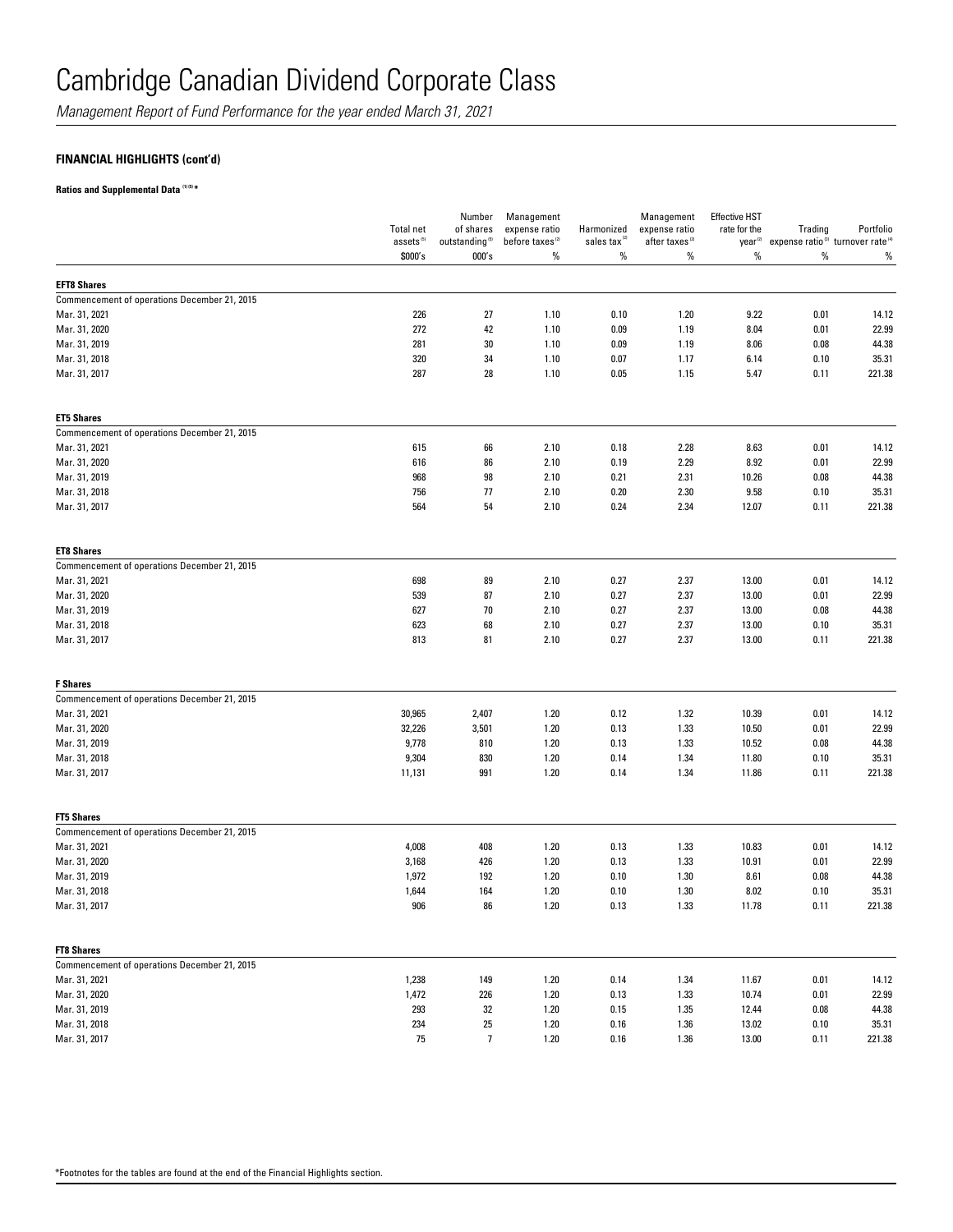*Management Report of Fund Performance for the year ended March 31, 2021*

### **FINANCIAL HIGHLIGHTS (cont'd)**

### **Ratios and Supplemental Data (1) (5) \***

|                                              | <b>Total net</b><br>assets <sup>(5)</sup> | Number<br>of shares<br>outstanding <sup>(5)</sup> | Management<br>expense ratio<br>before taxes <sup>(2)</sup> | Harmonized<br>sales tax <sup>(2)</sup> | Management<br>expense ratio<br>after taxes <sup>(2)</sup> | <b>Effective HST</b><br>rate for the<br>year <sup>(2)</sup> | Trading | Portfolio<br>expense ratio <sup>(3)</sup> turnover rate <sup>(4)</sup> |
|----------------------------------------------|-------------------------------------------|---------------------------------------------------|------------------------------------------------------------|----------------------------------------|-----------------------------------------------------------|-------------------------------------------------------------|---------|------------------------------------------------------------------------|
|                                              | \$000's                                   | 000's                                             | %                                                          | %                                      | %                                                         | $\%$                                                        | $\%$    | %                                                                      |
| I Shares                                     |                                           |                                                   |                                                            |                                        |                                                           |                                                             |         |                                                                        |
| Commencement of operations December 21, 2015 |                                           |                                                   |                                                            |                                        |                                                           |                                                             |         |                                                                        |
| Mar. 31, 2021                                | 22,303                                    | 1,617                                             |                                                            |                                        |                                                           |                                                             | 0.01    | 14.12                                                                  |
| Mar. 31, 2020                                | 18,090                                    | 1,858                                             |                                                            |                                        |                                                           |                                                             | 0.01    | 22.99                                                                  |
| Mar. 31, 2019                                | 19,944                                    | 1,582                                             |                                                            |                                        |                                                           |                                                             | 0.08    | 44.38                                                                  |
| Mar. 31, 2018                                | 364                                       | 32                                                |                                                            |                                        |                                                           | $\overline{a}$                                              | 0.10    | 35.31                                                                  |
| Mar. 31, 2017                                | 381                                       | 33                                                |                                                            |                                        |                                                           |                                                             | 0.11    | 221.38                                                                 |
| <b>IT8 Shares</b>                            |                                           |                                                   |                                                            |                                        |                                                           |                                                             |         |                                                                        |
| Commencement of operations December 21, 2015 |                                           |                                                   |                                                            |                                        |                                                           |                                                             |         |                                                                        |
| Mar. 31, 2021                                | $\overline{1}$                            |                                                   |                                                            |                                        |                                                           |                                                             | 0.01    | 14.12                                                                  |
| Mar. 31, 2020                                | 609                                       | 88                                                |                                                            |                                        |                                                           |                                                             | 0.01    | 22.99                                                                  |
| Mar. 31, 2019                                | $\overline{\phantom{a}}$                  | $\mathbf{1}$                                      |                                                            |                                        |                                                           |                                                             | 0.08    | 44.38                                                                  |
| Mar. 31, 2018                                | 6                                         | 1                                                 |                                                            |                                        |                                                           | $\overline{a}$                                              | 0.10    | 35.31                                                                  |
| Mar. 31, 2017                                | $\boldsymbol{6}$                          | $\mathbf{1}$                                      |                                                            |                                        |                                                           |                                                             | 0.11    | 221.38                                                                 |
| <b>0 Shares</b>                              |                                           |                                                   |                                                            |                                        |                                                           |                                                             |         |                                                                        |
| Commencement of operations December 21, 2015 |                                           |                                                   |                                                            |                                        |                                                           |                                                             |         |                                                                        |
| Mar. 31, 2021                                | 22,696                                    | 1,661                                             | 0.15                                                       | 0.01                                   | 0.16                                                      | 9.15                                                        | 0.01    | 14.12                                                                  |
| Mar. 31, 2020                                | 19,961                                    | 2,065                                             | 0.15                                                       | 0.01                                   | 0.16                                                      | 9.64                                                        | 0.01    | 22.99                                                                  |
| Mar. 31, 2019                                | 25,667                                    | 2,048                                             | 0.15                                                       | 0.01                                   | 0.16                                                      | 9.78                                                        | 0.08    | 44.38                                                                  |
| Mar. 31, 2018                                | 19,154                                    | 1,665                                             | 0.15                                                       | 0.02                                   | 0.17                                                      | 10.60                                                       | 0.10    | 35.31                                                                  |
| Mar. 31, 2017                                | 17,010                                    | 1,492                                             | 0.15                                                       | 0.02                                   | 0.17                                                      | 10.66                                                       | 0.11    | 221.38                                                                 |
| <b>OT5 Shares</b>                            |                                           |                                                   |                                                            |                                        |                                                           |                                                             |         |                                                                        |
| Commencement of operations December 21, 2015 |                                           |                                                   |                                                            |                                        |                                                           |                                                             |         |                                                                        |
| Mar. 31, 2021                                | 404                                       | 39                                                | 0.15                                                       | 0.02                                   | 0.17                                                      | 10.58                                                       | 0.01    | 14.12                                                                  |
| Mar. 31, 2020                                | 236                                       | 30                                                | 0.15                                                       | 0.01                                   | 0.16                                                      | 6.50                                                        | 0.01    | 22.99                                                                  |
| Mar. 31, 2019                                | 380                                       | 36                                                | 0.15                                                       | 0.01                                   | 0.16                                                      | 5.15                                                        | 0.08    | 44.38                                                                  |
| Mar. 31, 2018                                | 347                                       | 34                                                | 0.15                                                       | 0.01                                   | 0.16                                                      | 5.66                                                        | 0.10    | 35.31                                                                  |
| Mar. 31, 2017                                | 371                                       | 35                                                | 0.15                                                       | 0.01                                   | 0.16                                                      | 11.23                                                       | 0.11    | 221.38                                                                 |
| <b>OT8 Shares</b>                            |                                           |                                                   |                                                            |                                        |                                                           |                                                             |         |                                                                        |
| Commencement of operations December 21, 2015 |                                           |                                                   |                                                            |                                        |                                                           |                                                             |         |                                                                        |
| Mar. 31, 2021                                | 301                                       | 34                                                | 0.15                                                       | 0.01                                   | 0.16                                                      | 9.56                                                        | 0.01    | 14.12                                                                  |
| Mar. 31, 2020                                | 301                                       | 44                                                | 0.15                                                       | 0.01                                   | 0.16                                                      | 8.50                                                        | 0.01    | 22.99                                                                  |
| Mar. 31, 2019                                | 389                                       | 40                                                | 0.15                                                       | 0.02                                   | 0.17                                                      | 10.11                                                       | 0.08    | 44.38                                                                  |
| Mar. 31, 2018                                | 382                                       | 40                                                | 0.15                                                       | 0.01                                   | 0.16                                                      | 6.74                                                        | 0.10    | 35.31                                                                  |
| Mar. 31, 2017                                | 322                                       | 31                                                | 0.15                                                       | 0.01                                   | 0.16                                                      | 5.44                                                        | 0.11    | 221.38                                                                 |
| P Shares                                     |                                           |                                                   |                                                            |                                        |                                                           |                                                             |         |                                                                        |
| Commencement of operations May 01, 2017      |                                           |                                                   |                                                            |                                        |                                                           |                                                             |         |                                                                        |
| Mar. 31, 2021                                | 2,011                                     | 173                                               | 0.20                                                       | 0.02                                   | 0.22                                                      | 8.73                                                        | 0.01    | 14.12                                                                  |
| Mar. 31, 2020                                | 1,809                                     | 220                                               | 0.20                                                       | 0.02                                   | 0.22                                                      | 9.41                                                        | 0.01    | 22.99                                                                  |
| Mar. 31, 2019                                | 1,684                                     | 158                                               | 0.20                                                       | 0.01                                   | 0.21                                                      | 6.93                                                        | 0.08    | 44.38                                                                  |
| Mar. 31, 2018                                | 474                                       | 49                                                | 0.20                                                       | 0.01                                   | 0.21                                                      | 5.63                                                        | 0.10    | 35.31                                                                  |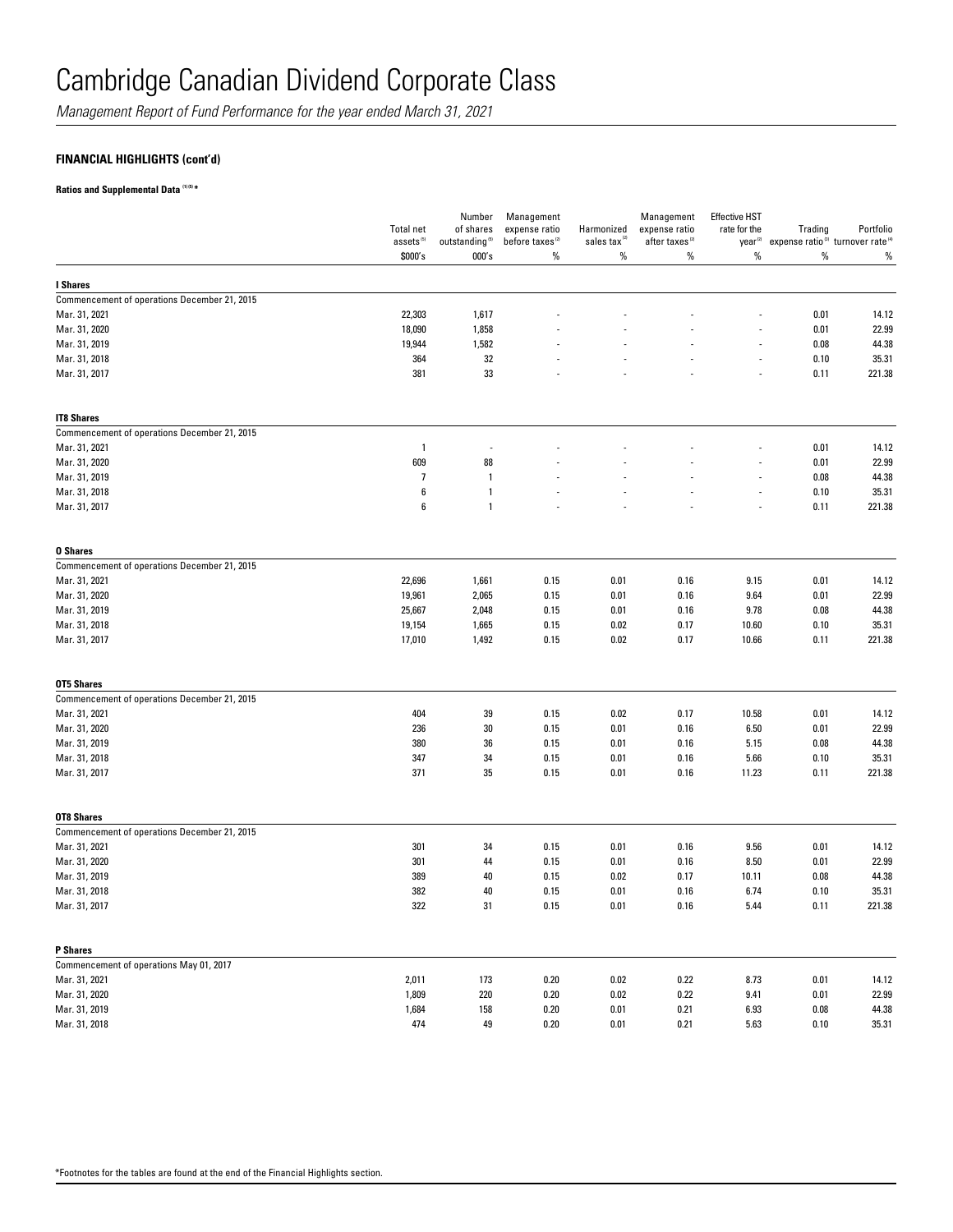*Management Report of Fund Performance for the year ended March 31, 2021*

### **FINANCIAL HIGHLIGHTS (cont'd)**

**Ratios and Supplemental Data (1) (5)** 

|                                               | <b>Total net</b><br>assets <sup>(5)</sup> | Number<br>of shares<br>outstanding <sup>(5)</sup> | Management<br>expense ratio<br>before taxes <sup>(2)</sup> | Harmonized<br>sales tax <sup>(2)</sup> | Management<br>expense ratio<br>after taxes <sup>(2)</sup> | <b>Effective HST</b><br>rate for the | Trading<br>year <sup>(2)</sup> expense ratio <sup>(3)</sup> turnover rate <sup>(4)</sup> | Portfolio |
|-----------------------------------------------|-------------------------------------------|---------------------------------------------------|------------------------------------------------------------|----------------------------------------|-----------------------------------------------------------|--------------------------------------|------------------------------------------------------------------------------------------|-----------|
|                                               | \$000's                                   | 000's                                             | %                                                          | %                                      | %                                                         | %                                    | %                                                                                        | %         |
| <b>PT5 Shares</b>                             |                                           |                                                   |                                                            |                                        |                                                           |                                      |                                                                                          |           |
| Commencement of operations May 01, 2017       |                                           |                                                   |                                                            |                                        |                                                           |                                      |                                                                                          |           |
| Mar. 31, 2021                                 | 295                                       | 31                                                | 0.20                                                       | 0.03                                   | 0.23                                                      | 13.00                                | 0.01                                                                                     | 14.12     |
| Mar. 31, 2020                                 | 202                                       | 29                                                | 0.20                                                       | 0.03                                   | 0.23                                                      | 13.00                                | 0.01                                                                                     | 22.99     |
| Mar. 31, 2019                                 | 11                                        | $\mathbf{1}$                                      | 0.20                                                       | 0.03                                   | 0.23                                                      | 13.00                                | 0.08                                                                                     | 44.38     |
| Mar. 31, 2018                                 | 102                                       | 11                                                | 0.20                                                       | 0.03                                   | 0.23                                                      | 13.00                                | 0.10                                                                                     | 35.31     |
| <b>PT8 Shares</b>                             |                                           |                                                   |                                                            |                                        |                                                           |                                      |                                                                                          |           |
| Commencement of operations May 01, 2017       |                                           |                                                   |                                                            |                                        |                                                           |                                      |                                                                                          |           |
| Mar. 31, 2021                                 | $\overline{1}$                            | $\overline{\phantom{a}}$                          | 0.20                                                       | 0.03                                   | 0.23                                                      | 13.00                                | 0.01                                                                                     | 14.12     |
| Mar. 31, 2020                                 | 9                                         |                                                   | 0.20                                                       | 0.03                                   | 0.23                                                      | 13.00                                | 0.01                                                                                     | 22.99     |
| Mar. 31, 2019                                 | 11                                        | $\overline{1}$                                    | 0.20                                                       | 0.03                                   | 0.23                                                      | 13.00                                | 0.08                                                                                     | 44.38     |
| Mar. 31, 2018                                 | 10                                        | $\overline{1}$                                    | 0.20                                                       | 0.03                                   | 0.23                                                      | 13.00                                | 0.10                                                                                     | 35.31     |
| <b>W</b> Shares                               |                                           |                                                   |                                                            |                                        |                                                           |                                      |                                                                                          |           |
| Commencement of operations September 27, 2019 |                                           |                                                   |                                                            |                                        |                                                           |                                      |                                                                                          |           |
| Mar. 31, 2021                                 | 292                                       | 27                                                | 0.14                                                       | 0.02                                   | 0.16                                                      | 13.00                                | 0.01                                                                                     | 14.12     |
| Mar. 31, 2020                                 | 8                                         | $\mathbf{1}$                                      | 0.14                                                       | 0.03                                   | 0.17                                                      | 13.00                                | 0.01                                                                                     | 22.99     |

(1) This information is derived from the Fund's audited annual financial statements.

(2) Management expense ratio is calculated based on expenses charged to the Fund (excluding commissions and other portfolio transaction costs) and is expressed as an annualized percentage of daily average net assets for the year, including the Fund's proportionate share of any underlying fund(s) expenses, if applicable. The Effective HST tax rate is calculated using the attribution percentage for each province based on shareholder residency and can be different from 13%.

(3) The trading expense ratio represents total commissions and other portfolio transaction costs expressed as an annualized percentage of daily average net assets during the year, including the Fund's proportionate share of such expenses of any underlying fund(s), if applicable.

(4) The Fund's portfolio turnover rate indicates how actively the Fund's portfolio advisor manages its portfolio investments. A portfolio turnover rate of 100% is equivalent to the Fund buying and selling all of the securities in its portfolio once in the course of the fiscal year. The higher a Fund's portfolio turnover rate in a year, the greater the trading costs payable by the Fund in the year, and the greater the chance of an investor receiving taxable capital gains in the year. There is not necessarily a relationship between a higher turnover rate and the performance of a Fund. Portfolio turnover rate is calculated by dividing the lesser of the cost of purchases and the proceeds of sales of portfolio securities for the year, and excluding cash and short-term investments maturing in less than one year, and before assets acquired from a merger, if applicable, by the average of the monthly fair value of investments during the year.

(5) This information is provided for the years ended March 31.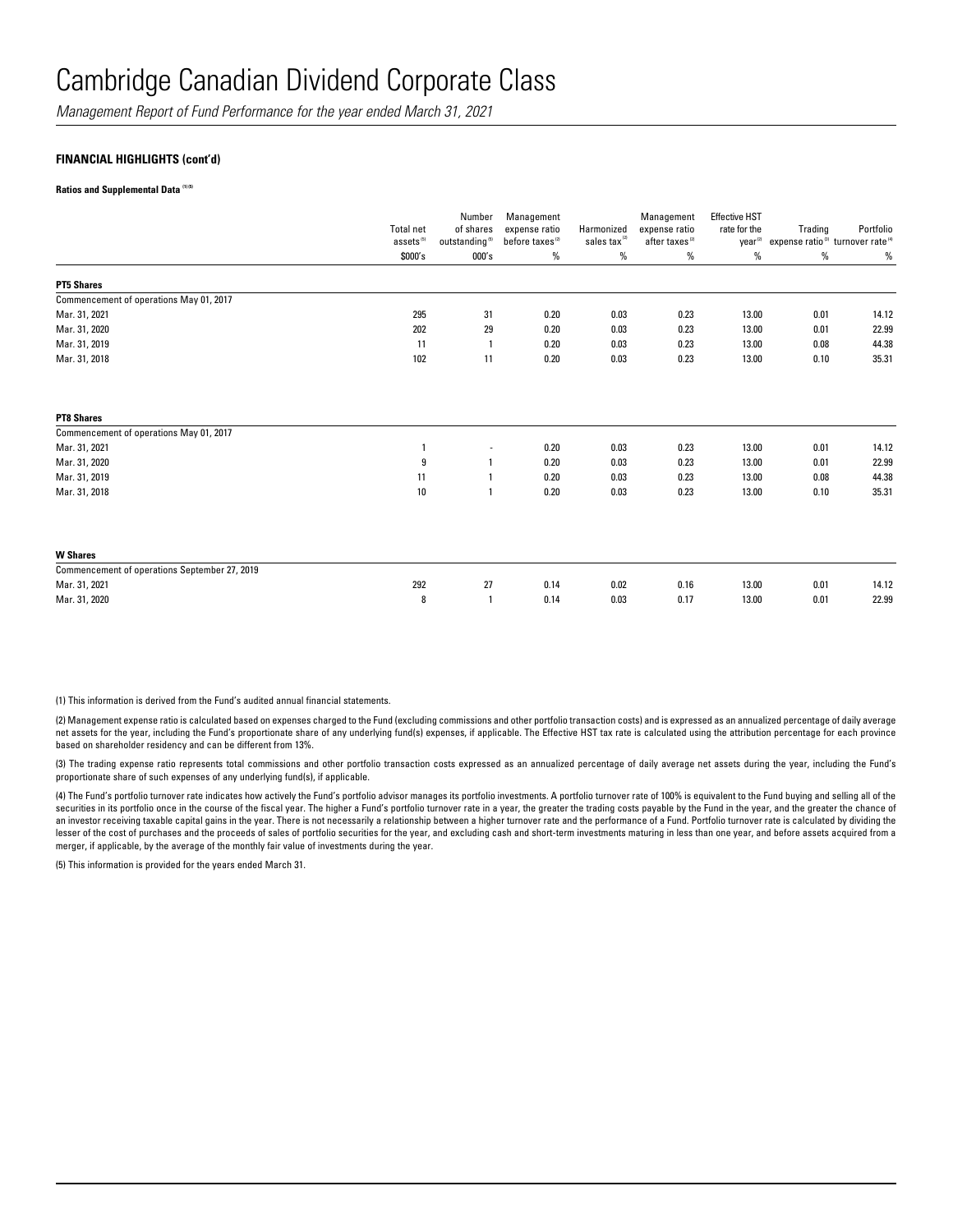*Management Report of Fund Performance for the year ended March 31, 2021*

## **PAST PERFORMANCE**

This section describes how the Fund has performed in the past. Remember, past returns do not indicate how the Fund will perform in the future. The information shown assumes that dividends made by the Fund in the years shown were reinvested in additional shares of the relevant Series of the Fund. In addition, the information does not take into account sales, redemption, distribution or other optional charges that would have reduced returns or performance.

### *Year-by-Year Returns*

The following charts show the Fund's annual performance for each of the years shown and illustrate how the Fund's performance has changed from year to year. In percentage terms, the charts show how much an investment made on the first day of each financial year would have grown or decreased by the last day of each financial year, except where noted.



















50.8

**I Shares**

4.11 15.4 4.9 12.6  $-18.5$ 

Mar. 2016 Mar. 2017 Mar. 2018 Mar. 2019 Mar. 2020 Mar. 2021

-10<br>-20<br>-30<br>-40

0<br>10<br>30<br>20<br>10<br>0

70











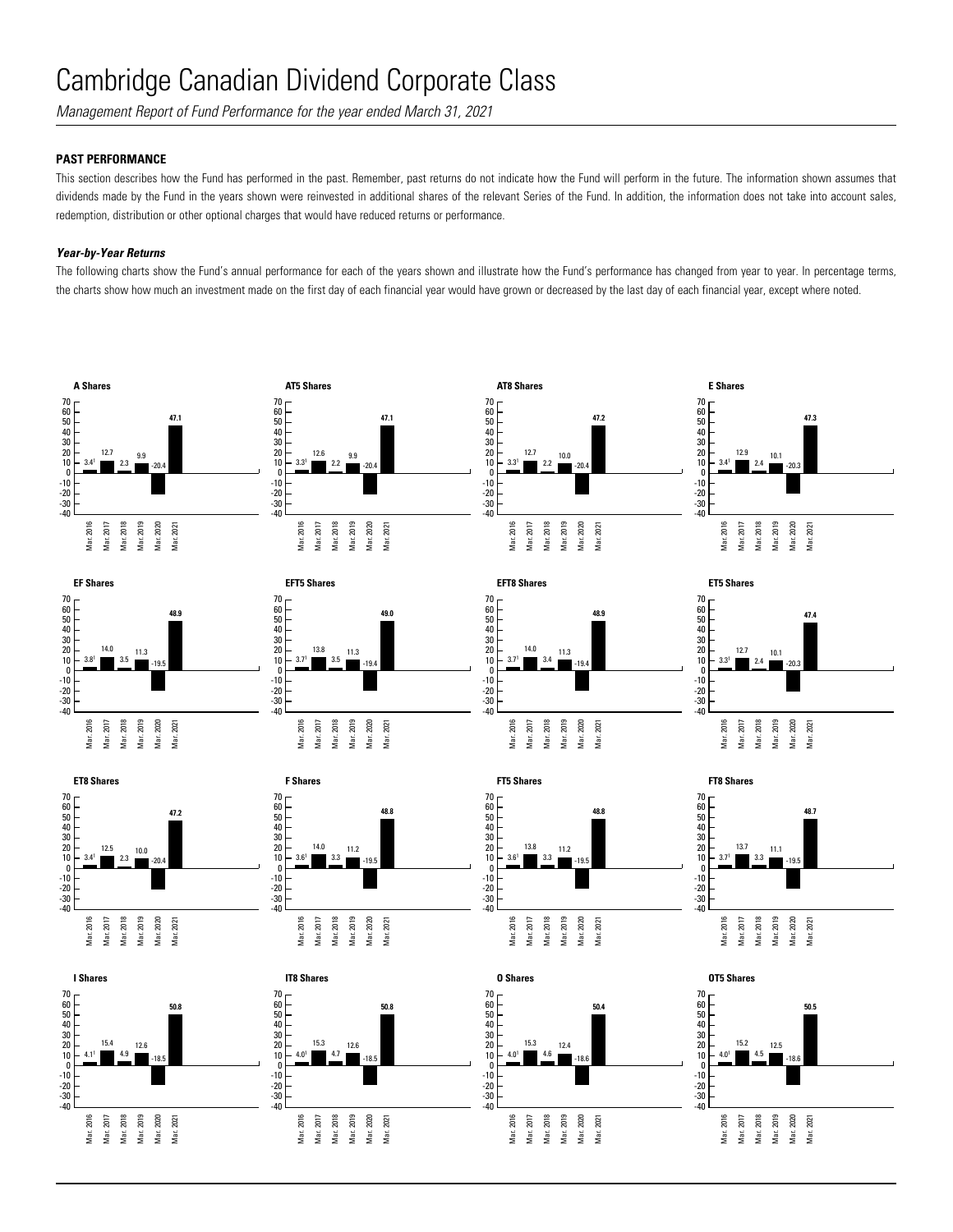Management Report of Fund Performance for the year ended March 31, 2021<br> for the year ende -40 August 2014 - 40 August 2014 - 40 August 2014



Mar. 2016 Mar. 2017 Mar. 2018 Mar. 2019 Mar. 2020 Mar. 2021 Mar. 2016 Mar. 2017 Mar. 2018 Mar. 2019 Mar. 2020 Mar. 2021



1 2016 return is for the period from December 21, 2015 to March 31, 2016.

2 2018 return is for the period from May 1, 2017 to March 31, 2018.

3 2020 return is for the period from September 27, 2019 to March 31, 2020.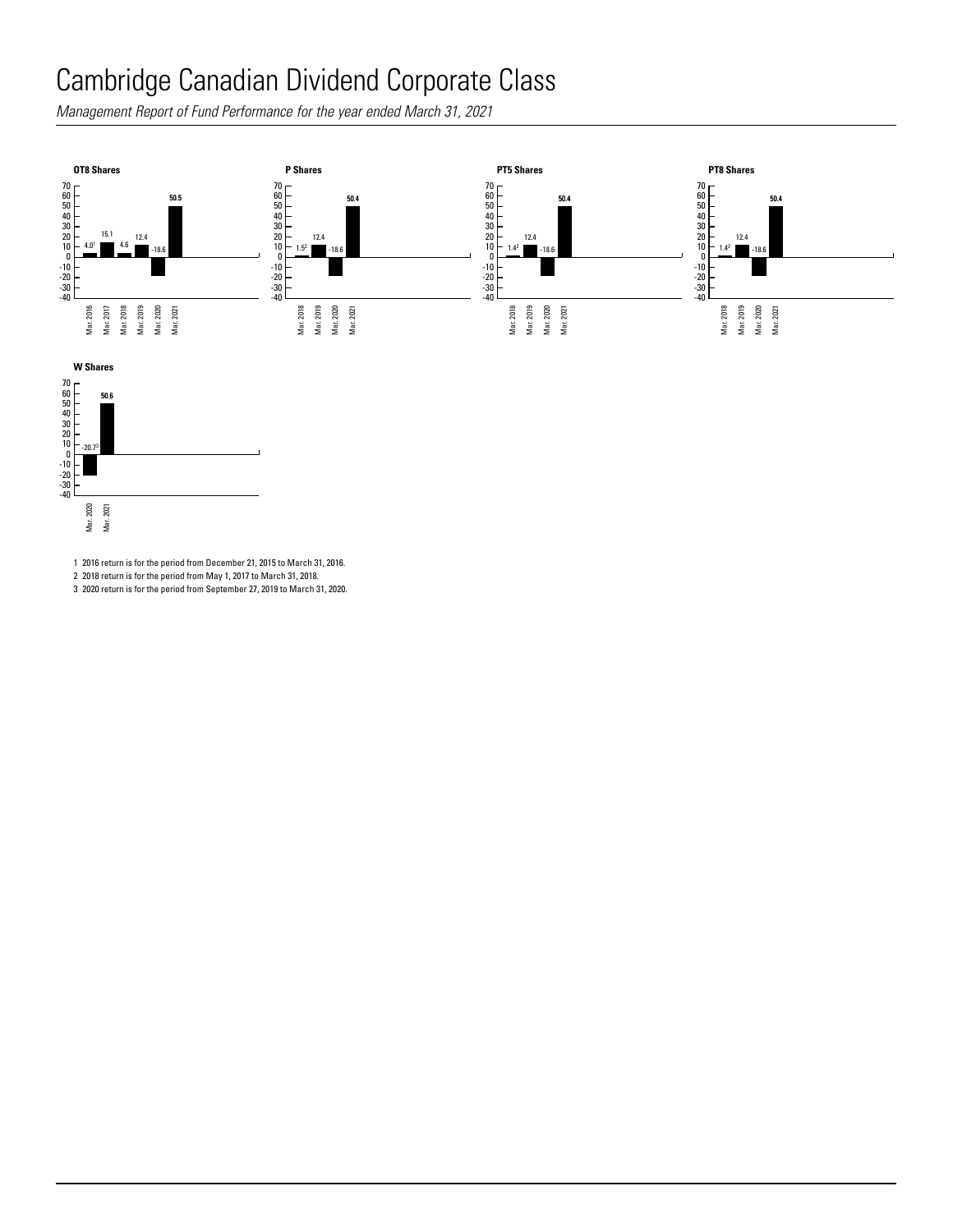*Management Report of Fund Performance for the year ended March 31, 2021*

#### *Annual Compound Returns*

The following table shows the Fund's annual compound returns for each year indicated, compared to the S&P/TSX Composite Total Return Index.

The S&P/TSX Composite Index is a float-adjusted market capitalization weighted index, which is the principal broad measure of the Canadian equity market. It includes common stocks and income trust units of companies incorporated in Canada which are listed on the Toronto Stock Exchange.

A discussion of the performance of the Fund as compared to the benchmark is found in the Results of Operations section of this report.

|                                      |              |                 |                |               | <b>Since</b>  |
|--------------------------------------|--------------|-----------------|----------------|---------------|---------------|
|                                      | One Year (%) | Three Years (%) | Five Years (%) | Ten Years (%) | Inception (%) |
| <b>A Shares</b>                      | 47.1         | 8.8             | 8.2            | n/a           | 8.4           |
| S&P/TSX Composite Total Return Index | 44.2         | 10.2            | 10.0           | n/a           | 10.4          |
| <b>AT5 Shares</b>                    | 47.1         | 8.7             | 8.2            | n/a           | 8.4           |
| S&P/TSX Composite Total Return Index | 44.2         | 10.2            | 10.0           | n/a           | 10.4          |
| <b>AT8 Shares</b>                    | 47.2         | 8.8             | 8.3            | n/a           | 8.5           |
| S&P/TSX Composite Total Return Index | 44.2         | 10.2            | 10.0           | n/a           | 10.4          |
| <b>E</b> Shares                      | 47.3         | 8.9             | 8.4            | n/a           | 8.6           |
| S&P/TSX Composite Total Return Index | 44.2         | 10.2            | 10.0           | n/a           | 10.4          |
| <b>EF Shares</b>                     | 48.9         | 10.1            | 9.5            | n/a           | 9.8           |
| S&P/TSX Composite Total Return Index | 44.2         | 10.2            | 10.0           | n/a           | 10.4          |
| <b>EFT5 Shares</b>                   | 49.0         | 10.2            | 9.5            | n/a           | 9.8           |
| S&P/TSX Composite Total Return Index | 44.2         | 10.2            | 10.0           | n/a           | 10.4          |
| <b>EFT8 Shares</b>                   | 48.9         | 10.1            | 9.6            | n/a           | 9.8           |
| S&P/TSX Composite Total Return Index | 44.2         | 10.2            | 10.0           | n/a           | 10.4          |
| <b>ET5 Shares</b>                    | 47.4         | 8.9             | 8.3            | n/a           | 8.6           |
| S&P/TSX Composite Total Return Index | 44.2         | 10.2            | 10.0           | n/a           | 10.4          |
| <b>ET8 Shares</b>                    | 47.2         | 8.8             | 8.3            | n/a           | 8.5           |
| S&P/TSX Composite Total Return Index | 44.2         | 10.2            | 10.0           | n/a           | 10.4          |
| <b>F</b> Shares                      | 48.8         | 10.0            | 9.4            | n/a           | 9.6           |
| S&P/TSX Composite Total Return Index | 44.2         | 10.2            | 10.0           | n/a           | 10.4          |
| <b>FT5 Shares</b>                    | 48.8         | 10.0            | 9.4            | n/a           | 9.6           |
| S&P/TSX Composite Total Return Index | 44.2         | 10.2            | 10.0           | n/a           | 10.4          |
| <b>FT8 Shares</b>                    | 48.7         | 10.0            | 9.4            | n/a           | 9.6           |
| S&P/TSX Composite Total Return Index | 44.2         | 10.2            | 10.0           | n/a           | 10.4          |
| <b>I</b> Shares                      | 50.8         | 11.5            | 10.9           | n/a           | 11.1          |
| S&P/TSX Composite Total Return Index | 44.2         | 10.2            | 10.0           | n/a           | 10.4          |
| <b>IT8 Shares</b>                    | 50.8         | 11.5            | 10.9           | n/a           | 11.1          |
| S&P/TSX Composite Total Return Index | 44.2         | 10.2            | 10.0           | n/a           | 10.4          |
| <b>0 Shares</b>                      | 50.4         | 11.2            | 10.7           | n/a           | 10.9          |
| S&P/TSX Composite Total Return Index | 44.2         | 10.2            | 10.0           | n/a           | 10.4          |
| <b>OT5 Shares</b>                    | 50.5         | 11.3            | 10.7           | n/a           | 10.9          |
| S&P/TSX Composite Total Return Index | 44.2         | 10.2            | 10.0           | n/a           | 10.4          |
| <b>OT8 Shares</b>                    | 50.5         | 11.3            | 10.7           | n/a           | 10.9          |
| S&P/TSX Composite Total Return Index | 44.2         | 10.2            | 10.0           | n/a           | 10.4          |
| <b>P</b> Shares                      | 50.4         | 11.2            | n/a            | n/a           | 8.8           |
| S&P/TSX Composite Total Return Index | 44.2         | 10.2            | n/a            | n/a           | 8.1           |
| <b>PT5 Shares</b>                    | 50.4         | 11.2            | n/a            | n/a           | 8.8           |
| S&P/TSX Composite Total Return Index | 44.2         | 10.2            | n/a            | n/a           | 8.1           |
| <b>PT8 Shares</b>                    | 50.4         | 11.2            | n/a            | n/a           | 8.8           |
| S&P/TSX Composite Total Return Index | 44.2         | 10.2            | n/a            | n/a           | 8.1           |
| <b>W</b> Shares                      | 50.6         | n/a             | n/a            | n/a           | 12.5          |
| S&P/TSX Composite Total Return Index | 44.2         | n/a             | n/a            | n/a           | 11.3          |